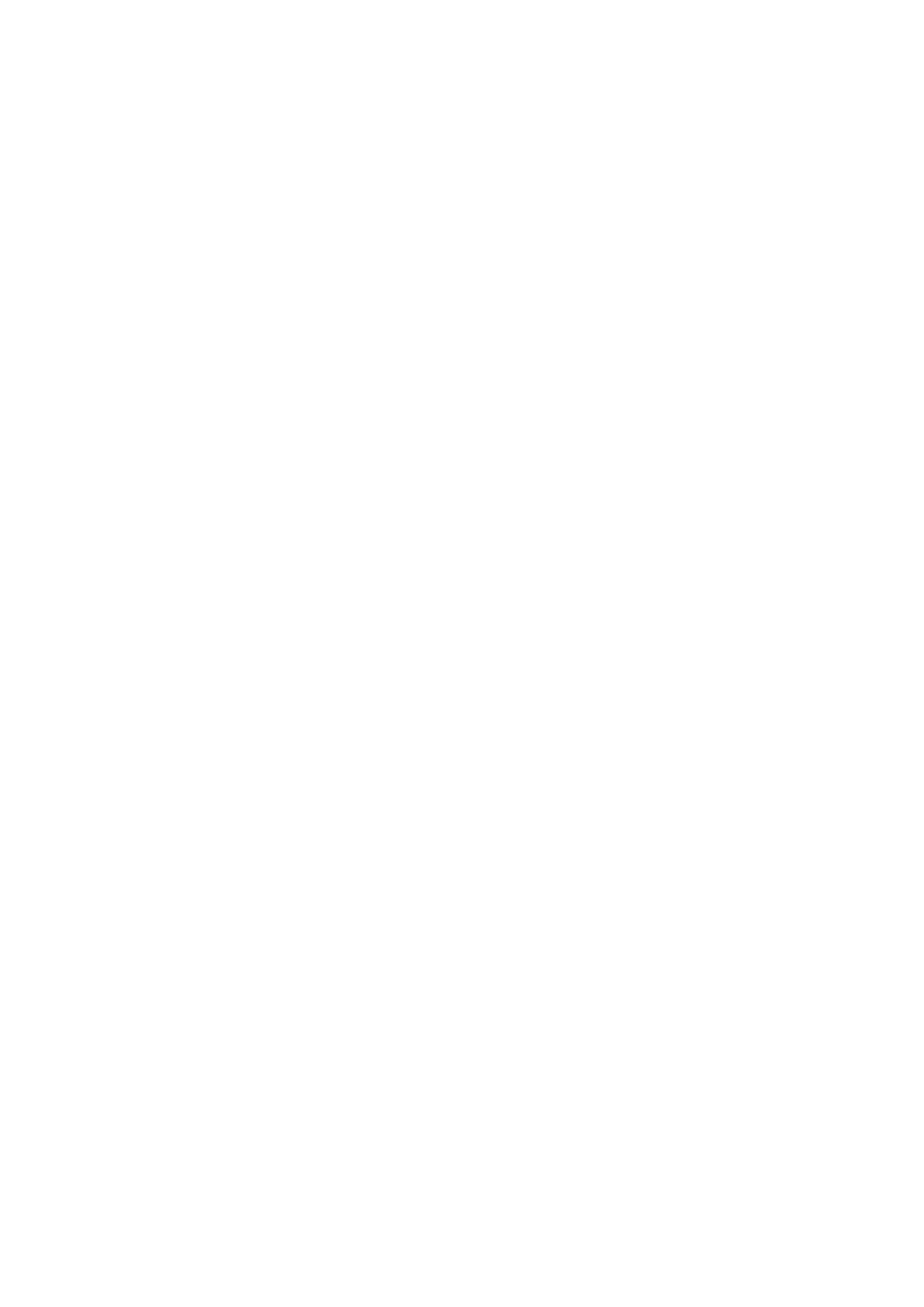# 'Disciples of Flora':

# *Gardens in History and Culture*

Edited by

Victoria Emma Pagán, Judith W. Page and Brigitte Weltman-Aron

Cambridge **Scholars** Publishing

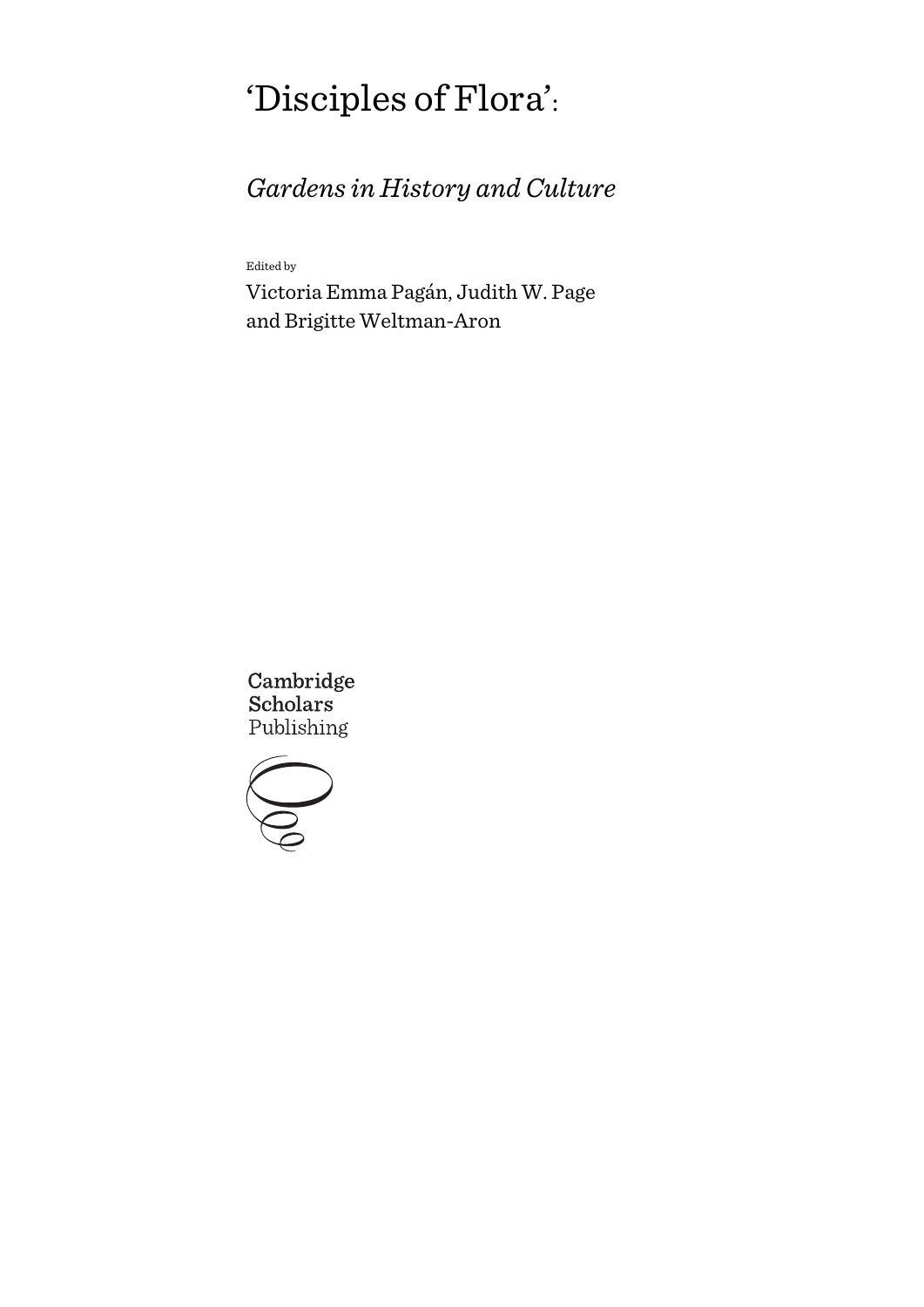'Disciples of Flora': Gardens in History and Culture

Edited by Victoria Emma Pagán, Judith W. Page and Brigitte Weltman-Aron

This book first published 2015

Cambridge Scholars Publishing

Lady Stephenson Library, Newcastle upon Tyne, NE6 2PA, UK

British Library Cataloguing in Publication Data A catalogue record for this book is available from the British Library

Copyright © 2015 by Victoria Emma Pagán, Judith W. Page, Brigitte Weltman-Aron and contributors

All rights for this book reserved. No part of this book may be reproduced, stored in a retrieval system, or transmitted, in any form or by any means, electronic, mechanical, photocopying, recording or otherwise, without the prior permission of the copyright owner.

ISBN (10): 1-4438-7756-5 ISBN (13): 978-1-4438-7756-5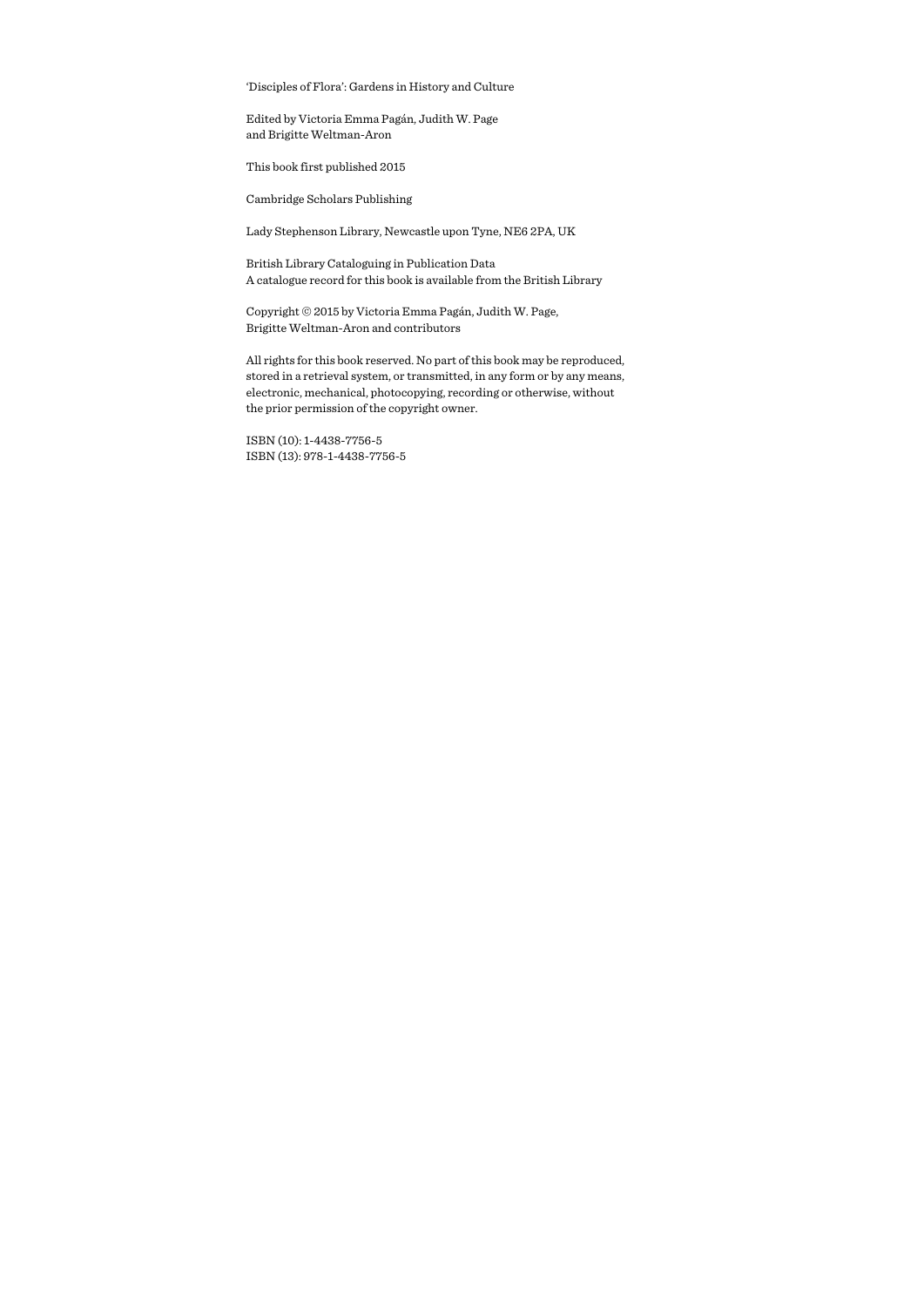# TABLE OF CONTENTS

| Inviting the Indoors Out: Gardens and Other Arts<br>Elizabeth Helsinger                                                       |  |  |
|-------------------------------------------------------------------------------------------------------------------------------|--|--|
| <b>Part I: Gender</b>                                                                                                         |  |  |
| Women's Land as Garden History: Art, Activism, and Lesbian Spaces<br>Lisa L. Moore                                            |  |  |
| Dora Carrington's "Phantom" Geography and the "Crisis"<br>of her Landscapes<br>Elise L. Smith                                 |  |  |
| Gardening for Women: Frances Garnet Wolseley and the Rise<br>of the Professional Woman Gardener<br>Judith W. Page             |  |  |
| Marie-Antoinette, Wertmüller, and Scandal of the Garden Variety:<br>Portraying the Queen at Petit Trianon<br>Melissa Lee Hyde |  |  |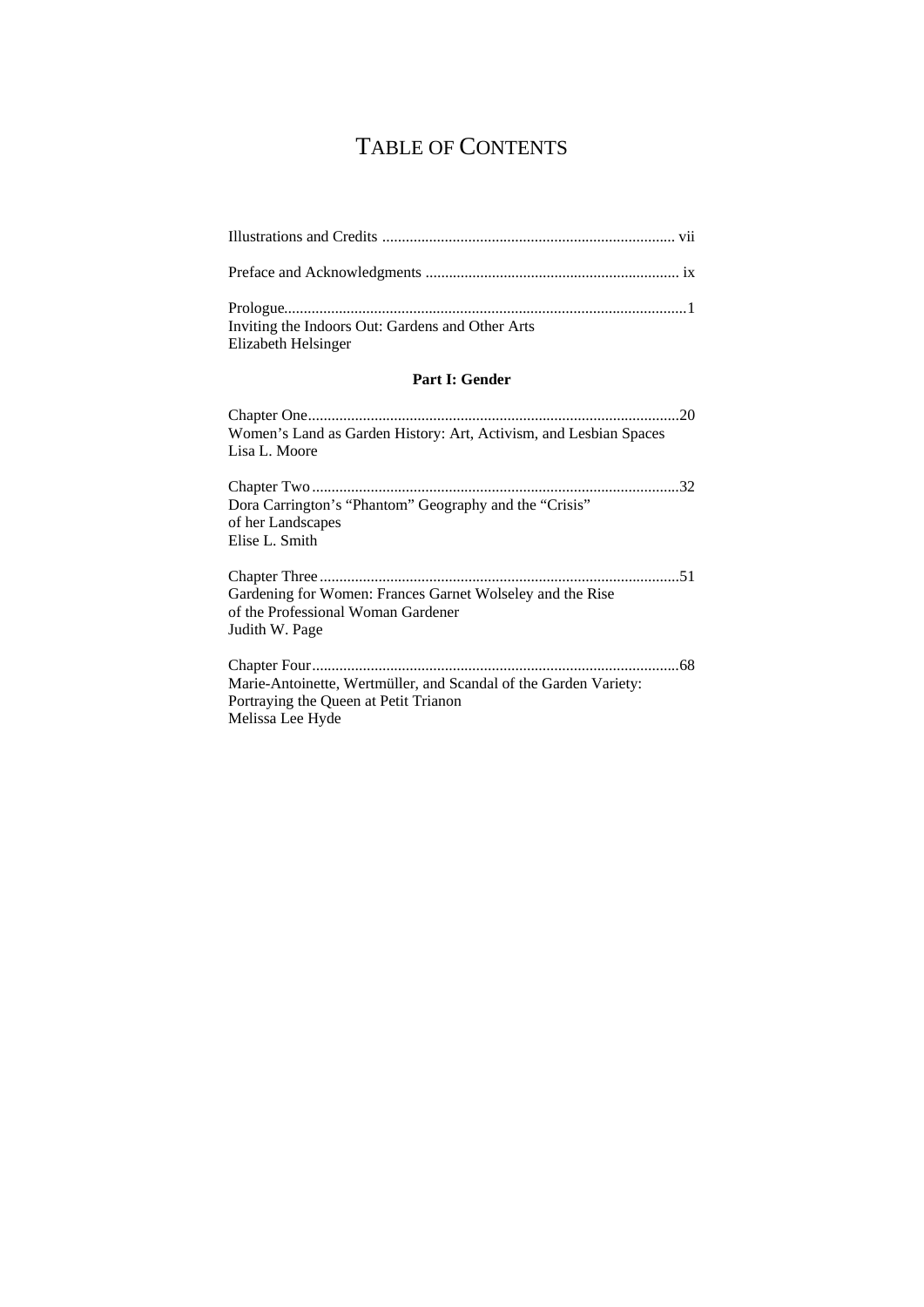#### vi Table of Contents

### **Part II: The Conceptual Garden**

| Decline and Fall: The Roman Garden of Louise du Pont Crowninshield<br>Katharine T. von Stackelberg |
|----------------------------------------------------------------------------------------------------|
| Form, Image, and Process in the Parc du Sausset<br>Amanda Shoaf Vincent                            |
| Gaulish Defeat as Site of Memory: The MuseoParc of Alesia<br>Brigitte Weltman-Aron                 |
| The Afterlife of Little Sparta<br>Victoria Emma Pagán                                              |
| Staging Stoppard's Arcadia<br>Sidney Homan                                                         |
|                                                                                                    |
|                                                                                                    |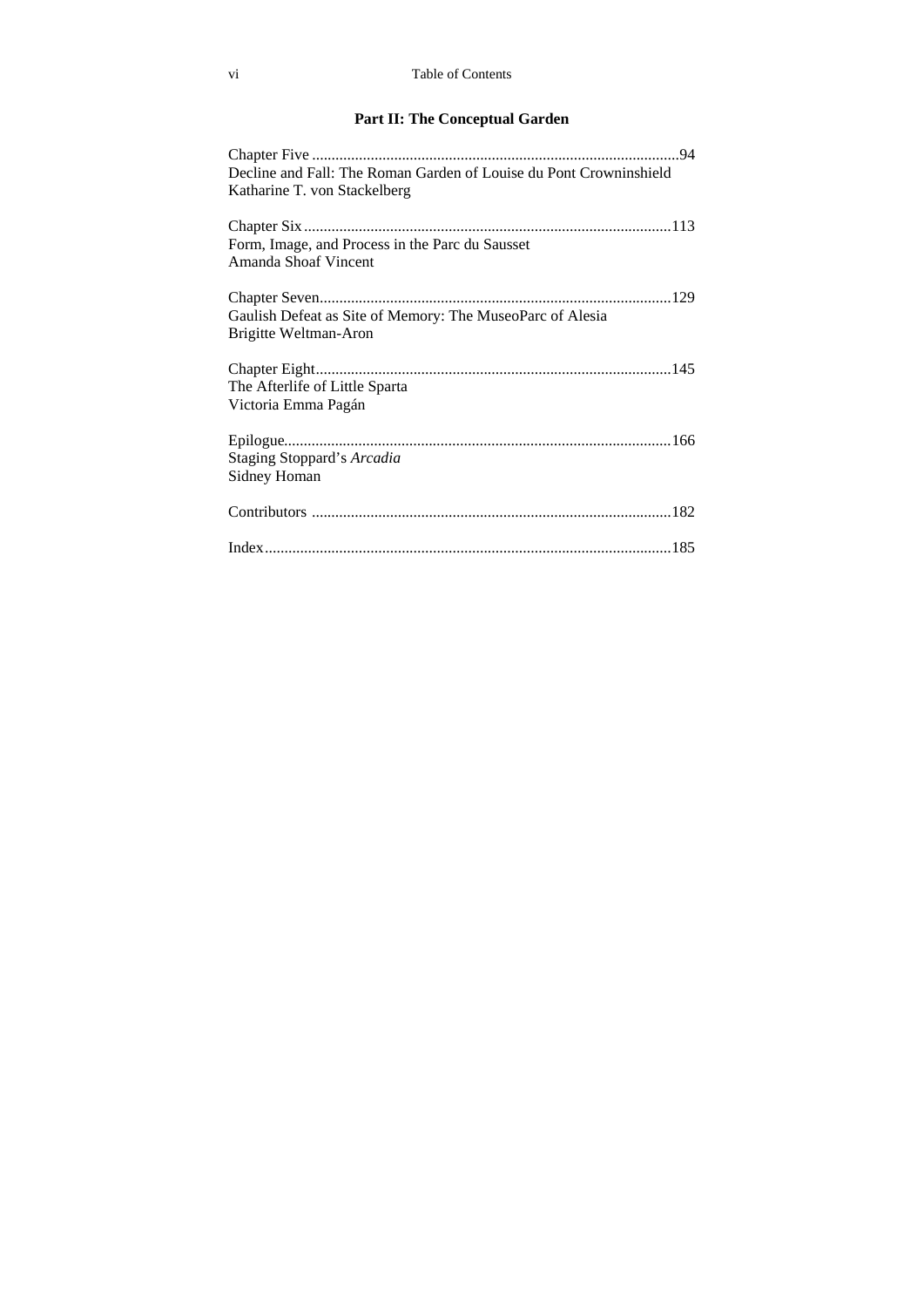## ILLUSTRATIONS AND CREDITS

| Fig. 1-1 The Night Stage Tree in the Winter. © Angela Jimenez, 2007. 26             |
|-------------------------------------------------------------------------------------|
| Fig. 1-2 Lesbian Land. © Leah DeVun, 2010-2013. 29/Centrefold                       |
| Fig. 2-1 Dora Carrington, Hill in Snow at Hurstbourne Tarrant, 1916,                |
| watercolor, 21¼ x 25¼ in. Private collection, by courtesy of Jane Hill. 36          |
| Fig. 2-2 Dora Carrington, <i>The River Pang above Tidmarsh</i> , 1918, oil, 30 x 25 |
|                                                                                     |
| Fig. 2-3 Dora Carrington, Tidmarsh Mill, c. 1918, oil, 25¼ x 37¼ in. Private        |
|                                                                                     |
| Fig. 2-4 Dora Carrington, Tidmarsh Mill and Meadows, c. 1920, oil, 27 x 27 in.      |
|                                                                                     |
| Fig. 2-5 Dora Carrington, Cedar Tree in Burgess's back field, Tidmarsh Mill,        |
| c. 1920, oil, 27 x 22 in. Private collection, by courtesy of Jane Hill. 42          |
| Fig. 2-6 Dora Carrington, Downs from Ham Spray in Winter, 1929-1930, oil,           |
|                                                                                     |
| Fig. 3-1 Frances Garnet Wolseley, ca. 1890. © Wolseley Collection, Brighton         |
|                                                                                     |
| Fig. 3-2 Frances Wolseley with Leggett and Funnell, 1912. © Wolseley                |
|                                                                                     |
| Fig. 3-3 Common Place Book, 1901-1906, Vol. 184, Prospectus for the Glynde          |
| School for Lady Gardeners, Sussex, England, ca. 1904. © Wolseley                    |
|                                                                                     |
| Fig. 3-4 Common Place Book, 1901-1906, Vol. 184, Glynde School for Lady             |
| Gardeners, Sussex, England. Farmhouse Walled Garden with Misses                     |
| Williams and Colvin, 1905. © Wolseley Collection, Brighton and Hove                 |
|                                                                                     |
| Fig. 4-1 Elisabeth-Louise Vigée Lebrun (after), Marie-Antoinette, 1783.             |
| The National Gallery of Art (Washington, DC). ArtStor, image                        |
|                                                                                     |
| Fig. 4-2 Adolf Ulrik Wertmüller, Marie-Antoinette with Madame Royale                |
| and the Dauphin, 1785. National Museum (Stockholm). Photo Credit:                   |
|                                                                                     |
| Fig. 4-3 Richard Mique, General Plan of the Gardens of the Petit Trianon,           |
| 1783-1786. Chateaux de Versailles et de Trianon. © RMN-Grand Palais/                |
|                                                                                     |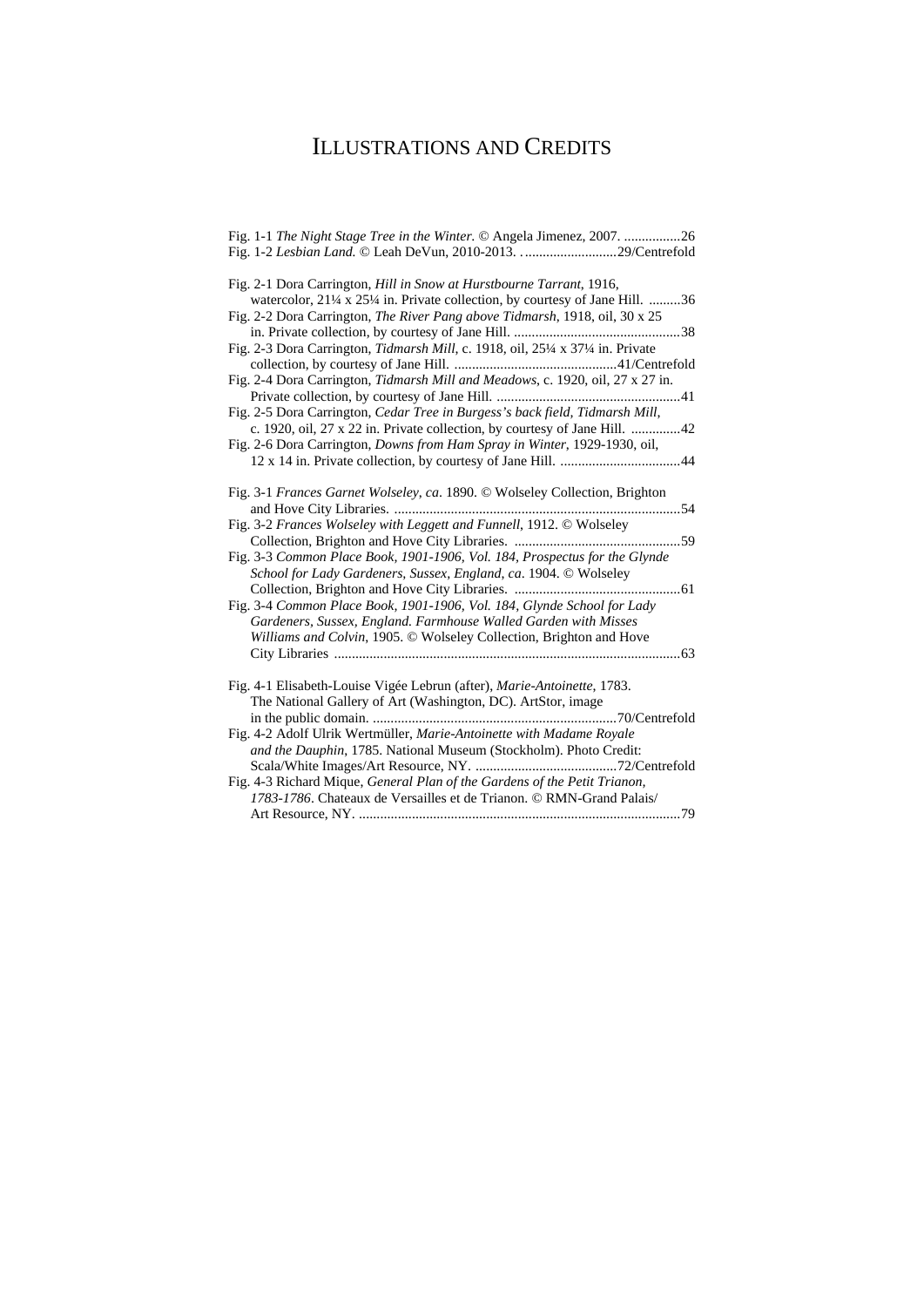| Fig. 4-4 Élisabeth-Louise Vigée Lebrun, Marie-Antoinette in the Park of Versailles,<br>ca. 1780-1781. Private Collection of Jayne Wrightsman, NY. Reproduced         |  |
|----------------------------------------------------------------------------------------------------------------------------------------------------------------------|--|
| Fig. 4-5 Claude-Louis Desrais, Young Lady en polonaise, Galeries des modes et<br><i>costumes française</i> , pl. 44, 1778. Photograph by Melissa Hyde, 2015, image   |  |
| Fig. 4-6 Claude-Louis Desrais, Louis XVI, Marie-Antoinette and Louis XVII<br>Walking in the Tuileries Garden, 1790-1791. Photo: Michèle Bellot, Musée                |  |
| Fig. 5-1 View of Crowninshield garden by Nicholas de Molas. © Hagley Museum                                                                                          |  |
| Fig. 5-2 The Old Refinery. © Hagley Museum and Library, 1969. 102                                                                                                    |  |
| Fig. 6-1 Map of the Parc départemental du Sausset © Département de la Seine-                                                                                         |  |
| Fig. 6-2 Water Towers, Parc du Sausset. © Amanda Vincent, 2008. 118                                                                                                  |  |
| Fig. 6-3 The Marsh, Parc du Sausset. © Amanda Vincent, 2008. 121                                                                                                     |  |
| Fig. 6-4 <i>The Bocage, Parc du Sausset</i> . © Amanda Vincent, 2008. 123                                                                                            |  |
|                                                                                                                                                                      |  |
|                                                                                                                                                                      |  |
| Fig. 8-1 Little Sparta, Grotto. Photograph by Victoria Pagán, 2013, by courtesy                                                                                      |  |
| Fig. 8-2 Little Sparta, Memorial to the First Battle of Little Sparta. Photograph<br>by Victoria Pagán, 2013, by courtesy of the Estate of Ian Hamilton Finlay. .151 |  |
| Fig. 8-3 Little Sparta, Virgil's Spring. Photograph by Victoria Pagán, 2013,                                                                                         |  |
| Fig. 8-4 Little Sparta, Sheep Fold. Photograph by Victoria Pagán, 2013,                                                                                              |  |
| Fig. 8-5 Little Sparta, Mosaic Pathway. Photograph by Victoria Pagán, 2013,                                                                                          |  |
| Fig. 8-6 Little Sparta, detail of a stone sett with lines from the Georgics.<br>Photograph by Victoria Pagán, 2013, by courtesy of the Estate of Ian Hamilton        |  |
|                                                                                                                                                                      |  |
|                                                                                                                                                                      |  |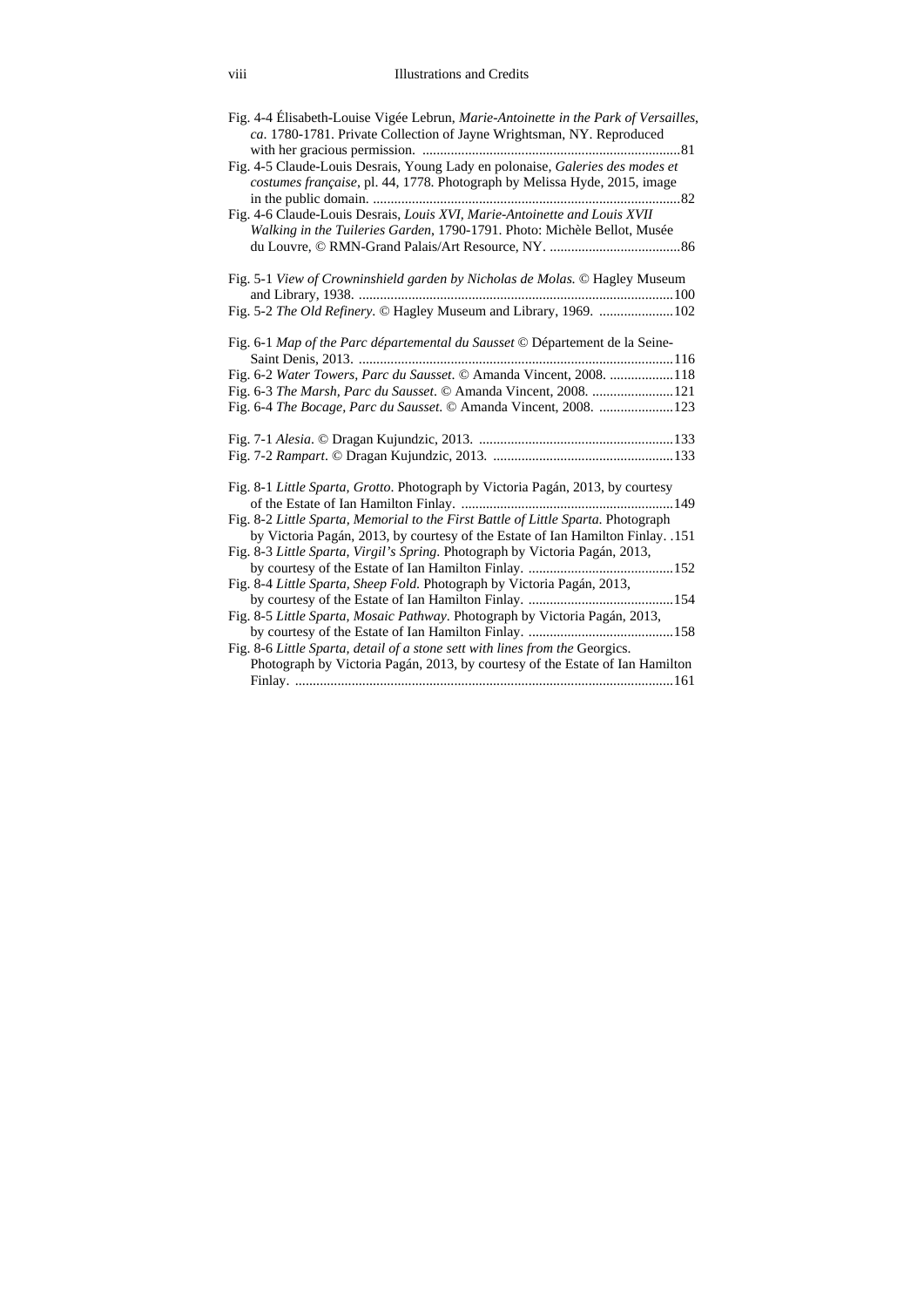### PREFACE AND ACKNOWLEDGMENTS

### VICTORIA EMMA PAGÁN, JUDITH W. PAGE, AND BRIGITTE WELTMAN-ARON

The "spatial turn" in philosophy and critical studies has been widely documented. With their emphasis on space as lived experience or as producing meaning (Lefebvre 1991), such studies demonstrate the extent to which a place is socially and existentially apprehended even as it is theorized. In that view, space is increasingly conceptualized as intricately intertwined with human intervention and reflected on as a "social hieroglyph" (Mitchell 1994). This volume explores, through a diversity of approaches, disciplines, and historical periods, the place and vitality of gardens as cultural objects, repositories of meaning, and sites for the construction of identity and subjectivity, gardens being an eminent locus where culture and nature meet, converging and differing at the same time. Diverse writers and artists have used the subject matter of gardens, landscape, and plants to educate their audience, to enter into political and cultural debates particularly around issues of gender and class, and to signal moments of intellectual and spiritual insight (Page and Smith 2011) as well as transformation (Pagán 2006). Gardens are both real places and textual and visual spaces to be read and interpreted for oneself and others; they both use the "materials of the organic world" (Hunt 1986) and invest them with modes of sociability and sets of aesthetic and ideological patterns that vary widely across time and places. Gardens can be both retreats *from* the world as well as protected vantage points for engagement and expression of one's status and aspirations *to* the world (Page and Smith 2011). Their pictorial representation may also buttress social status and privilege at home and legitimize the subject's relation to nature, thus naturalizing social conventions and practices of the upper classes (Bermingham 1986). Likewise, numerous studies have shown the extent to which landscape discourse was bound up with the discourses of Western imperialism (Mitchell 1994) and the reflection on national identity (Weltman-Aron 2001). Furthermore, the status of the garden is particularly relevant to contemporary debates about sustainability and ecology and to the notion of a "Third space" (Clément 2004), whose political and ethical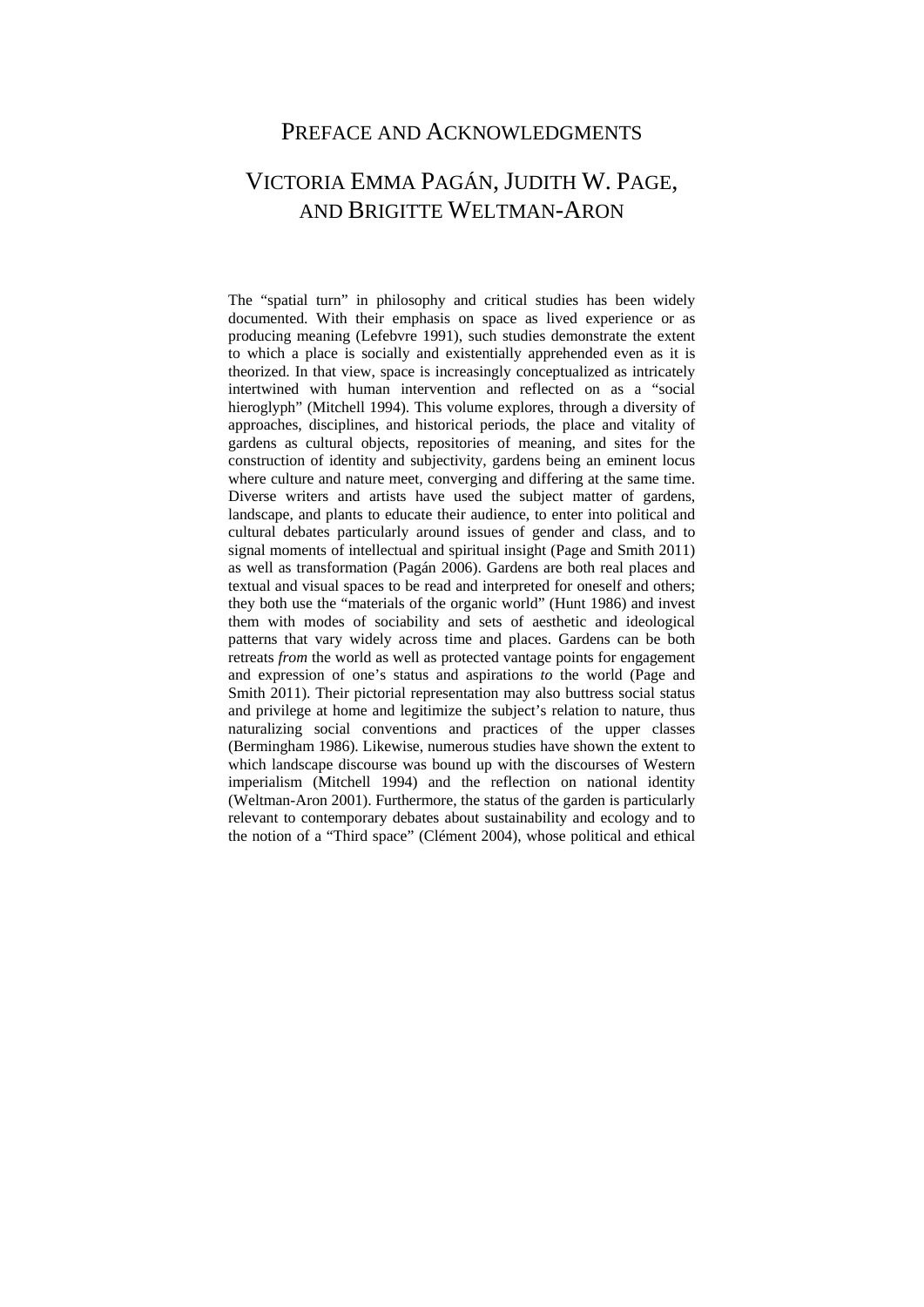stakes make it imperative to invent and implement policies transcending national territories, such that the connection between the human and the natural is carried to a planetary scale: several chapters in this volume relate the history of the garden to these most pressing contemporary issues.

Landscape is an established interdisciplinary academic focus. In general, research has dealt with a historical genealogy of designs associated with nationally marked styles such as the Roman garden, the Italian Renaissance garden, the French formal style, the English landscape movement, or the Chinese garden. Such studies may examine formal features of each style, as well as its social and cultural reception. The dark side of the landscape originates in its rationalization and naturalization of others' space for the purposes or enjoyment of the elite or imperial classes (Barrell 1980). Studies about gardens as "lived space," the multifaceted sociology of which is appraised, abound, along with essays about the ideological, philosophical, or political worldview that gardens implicitly underpin. The connections between gardens and other arts, particularly painting, but also music and literature (with high genres, such as poetry, being well represented, along with other genres such as travel writing) have also long been established. More recently, concerns with climate change, uncontrolled urbanization, and acute demographic pressures have contributed to further interrogations about space and landscape (Conley 2012).

This collection engages with such studies and contributes to a revision of histories of gardens: in particular, we broaden the scope of inquiry to include a long history from ancient Rome to the present, in which contesting memories delineate new apprehensions of topography and space; we draw attention to alternative landscapes or gardening practices developed by women writers and painters; and we recall the ways in which spaces have been invested with an affective dimension that has itself been historicized. These issues inform different modes of social inhabitation of landscape that several of our contributors bring to the fore.

Our volume begins with the Prologue by Elizabeth Helsinger, "Inviting the Indoors Out: Gardens and Other Arts," in which she poses the question what gardens *do* when the human and nonhuman worlds come together in the enclosed natural space created by humans. Helsinger puzzles over the observation that although there are many visual depictions of gardens throughout history, there are in fact very few images of visual artists working in gardens. In contrast, one finds a tradition of representing the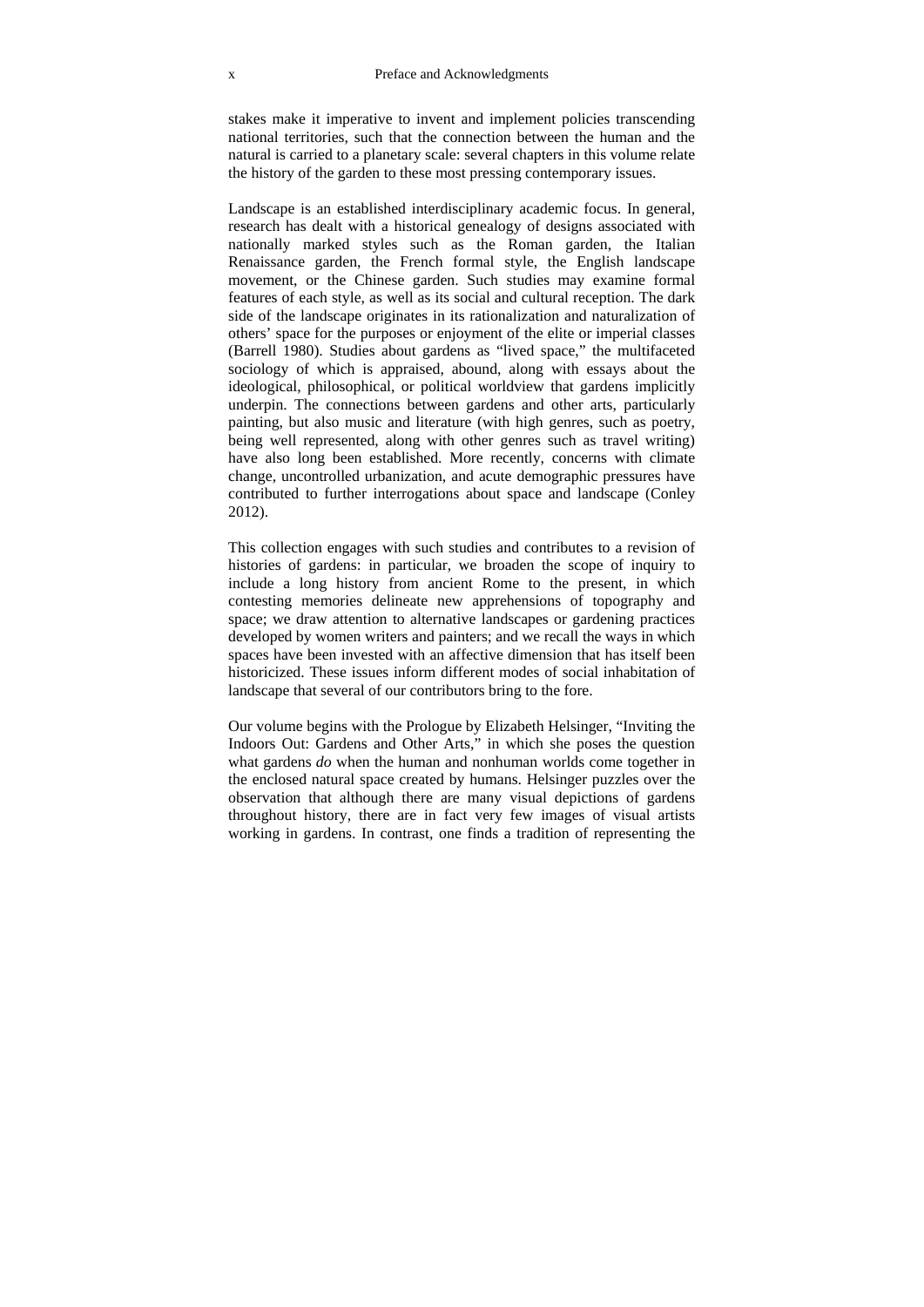arts of poetry- and music-making in the garden. Through close analysis of paintings and texts from various periods, but with particular attention to the Victorians, Helsinger concludes that poetry and music cultivate "lyric time" and thus thrive in and complement the garden's ceaseless process of change through the seasons of the year and of life.

Following the Prologue, which invites our readers out into the garden as active participants, we divide our volume into two sections: the first essays focus on issues of gender, so significant in recent studies, and the second set on the conceptual garden. We have used these basic organizing principles, although we acknowledge the productive overlap and synergy among the essays in each section as well as between sections. We imagine our collection as creating more of a network than a rigidly divided structure, and we invite our readers to form many connections and draw for themselves the lines of influence and affinity.

As the essays in part I ("Gender") illustrate, the dynamics of gender and women's participation in the history and culture of the garden occupy a centrally important place. In Western art and literature, the metaphorical association of women and flowers perpetuated a system in which women's power as agents was easily denied: if women were like roses (delicate, sweet, beautiful but fleeting), how could they have the strength and power to cultivate their own gardens? Women writers, thinkers, and artists take up this question and reframe the language of flowers, gardens, and landscapes. From conceptions of space to the practical concerns of women gardeners to the struggles of women artists and the representation of gardens and landscape, the question of gender arises as a powerful category of analysis and a lens through which to view the shaping of garden history. Our contributors acknowledge the shifting dynamics of gender across different historical periods, within various genres of art, and in terms of the multiple ways we perceive and organize the natural world.

In chapter 1, "Women's Land as Garden History: Art, Activism, and Lesbian Spaces," Lisa L. Moore traces the roots of the forty-year history of women's land in the United States through the ideas of second-wave feminism, in relation to the environmental movement, within the rich history of lesbian traditions in literature and art. Moore looks at the example of the Michigan Womyn's Music Festival (founded in 1976) as the most prominent example of a lesbian back-to-the-land movement, as well as the practice of contemporary lesbian artists who cultivate the emblem of a home garden. Moore grounds her reading of contemporary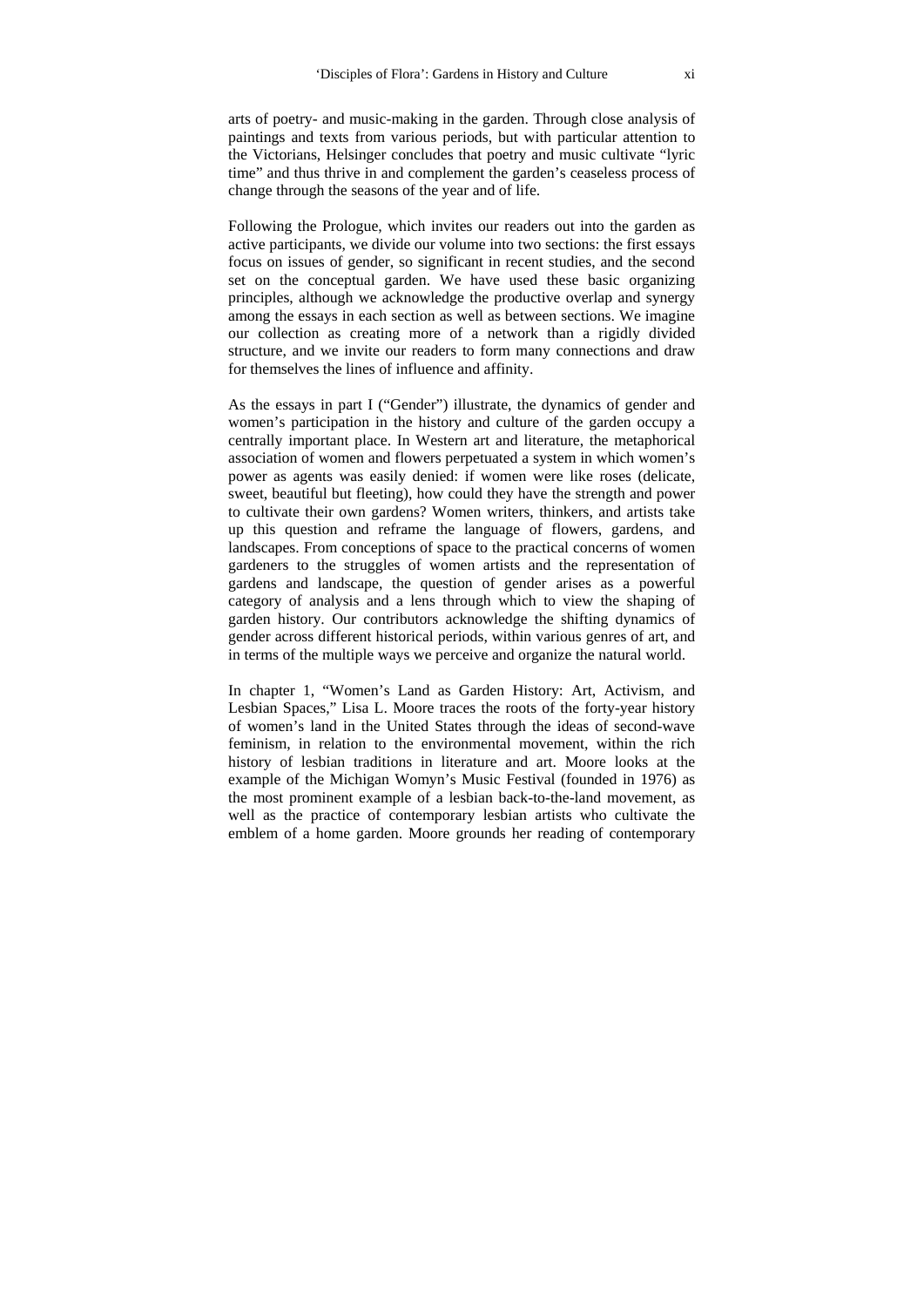women's land in her knowledge of the sister arts and the emblematic gardens of eighteenth century England, of which she has written at length in *Sister Arts* (Moore 2011).

In chapter 2, "Dora Carrington's 'Phantom' Geography and the 'Crisis' of her Landscapes," Elise L. Smith recovers the vibrant artistic and emotional life of painter Dora Carrington, who struggled not only with the formalist context of Modernism but also with the personal constraints of her experiences in the Bloomsbury circle. Instead of the Post-Impressionist style that was popular with many Bloomsbury and Slade artists, Carrington focused on the visual "crises" of the landscapes near her three adult homes. Her paintings served as both a way for her to control the space around her and an attempt to order the emotional turbulence of her life. Like Lily Briscoe's painting in Virginia Woolf's *To the Lighthouse*, Carrington's paintings became "a balance between the emotions and the intellect, between Vision and Design" (Woolf 1940, 245). In focusing on several little-known paintings, along with the artist's correspondence and diary, Smith analyzes Carrington's relation to the land as a reflection of her personal achievements and insecurities.

In chapter 3, "Gardening for Women: Frances Garnet Wolseley and the Rise of the Professional Woman Gardener," Judith W. Page shifts the focus to women's role in the practical history of gardens at the end of the nineteenth century and in the early years of the twentieth century in England. She argues that women's increasingly educated place in the garden mirrors the growing professionalism of the women as workers and the rise of the New Woman in popular culture. Echoing Virginia Woolf's "Professions for Women," Page argues that Frances Garnet Wolseley, a writer and practitioner who founded two gardening schools for women and advocated for "lady" gardeners as professionals, exemplifies the shift from the earlier nineteenth century when gardening was largely seen as an extension of women's domestic space and existence. Now, women writers and gardeners not only asserted their professional role, but they also aligned themselves with those who argued for the need to preserve the vitality of rural England in the face of the increasing pressure of industry and urban life.

In chapter 4, "Marie-Antoinette, Wertmüller, and Scandal of the Garden-Variety: Portraying the Queen at Petit Trianon," Melissa Lee Hyde traces the history of the reception of Adolf Ulrik Wertmüller's ill-fated portrait of the queen (1785), favored by Marie-Antoinette herself but disparaged as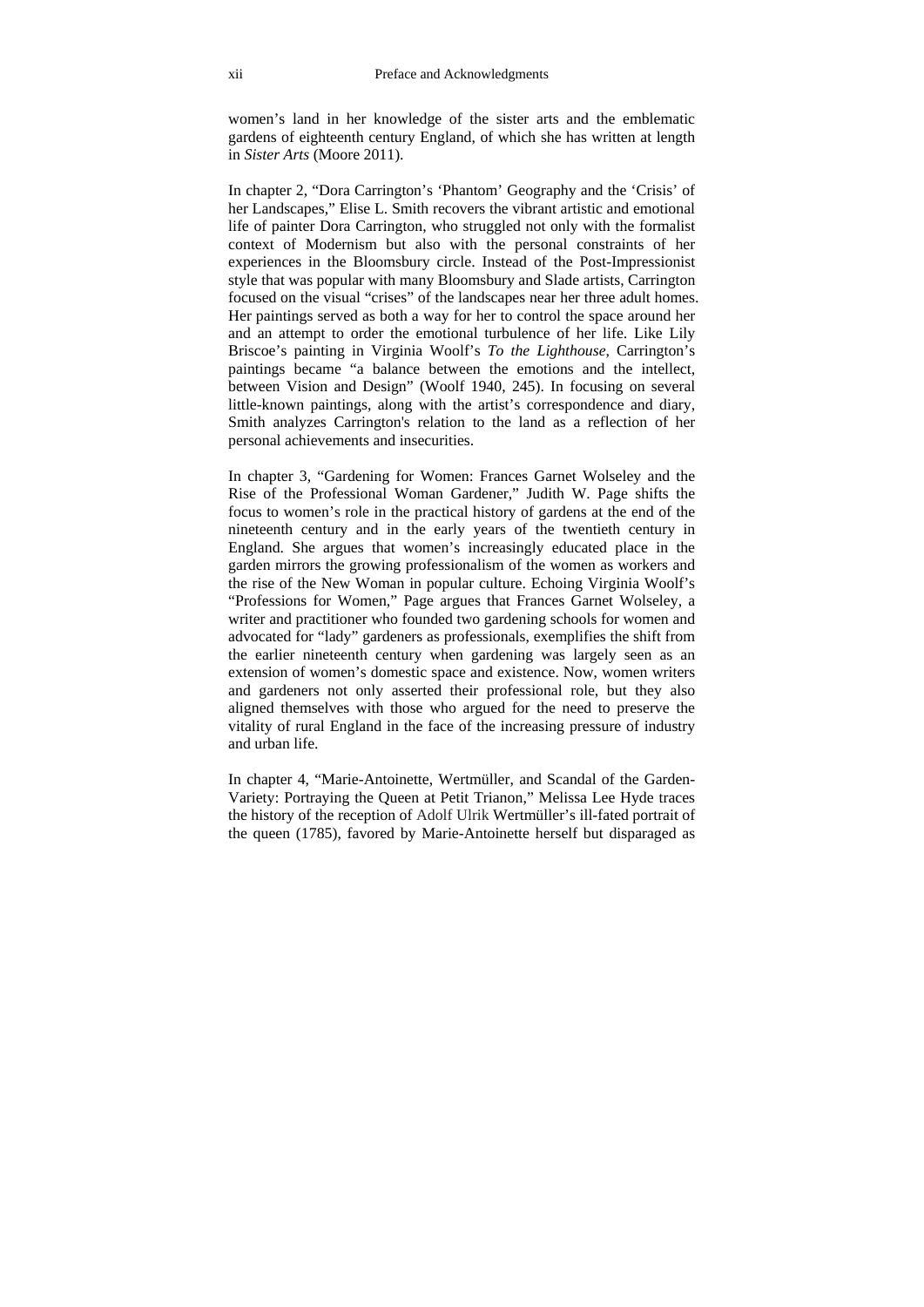unfitting a queen by just about everyone else. Hyde argues that the painting, which represents the queen as a Rousseau-like "natural" woman against the background of the *jardin anglais* at Trianon, reinforced the interpretation of Trianon as a site of political disorder and helped to solidify negative perceptions of the queen and court. Criticism of the painting soon became conflated with criticism of the queen and her carefully constructed private image of Rousseauian nature and the garden she created in Rousseau's image.

The four essays of part II ("The Conceptual Garden") take as their starting points four garden-parks in the United States, France, and Scotland, to explore the processes of reception and transformation across time. Chapter 5, "Decline and Fall: The Roman Garden of Louise du Pont Crowninshield," by Katharine von Stackelberg serves as the fulcrum of the volume, for it investigates a distinctly American reception of the ancient Roman garden—by a woman. The garden of Louise du Pont Crowninshield, at Hagley in Delaware, is a remarkable site, unique in its marriage of industrial America with classical Rome. Louise du Pont Crowninshield was a leading figure in the Garden Club of America; under her direction she repurposed the industrial site on the slopes of the Brandywine River to create a garden that mediated between ancient and modern empires. Although it is difficult to determine whether the subversive aspects of the garden represented a conscious decision on the part of Louise du Pont Crowninshield, it is nevertheless clear that her decisions about design provoked unease among the men who served as trustees of her estate and perceived her vision of the garden as anachronistic and inappropriate. Thus, the themes of gender from part I continue to resonate in the conceptual garden.

Chapter 6, "Form, Image, and Process in the Parc du Sausset," by Amanda Shoaf Vincent, examines the Atelier Corajoud's design of an urban park close to Paris in the late 1970s. She shows that the site was envisioned to include a variety of landscapes modeling the surrounding chaotic urban environment, open to all social categories, and perceived as a flexible and open-ended project in its uses and capabilities. Vincent analyzes the "minimal program" of the competition project on the part of the landscape architects, which allowed, however, for a distinctive creative design, before turning to the ways in which the surrounding residents and visitors to the park have adopted and transformed it for their own pursuits.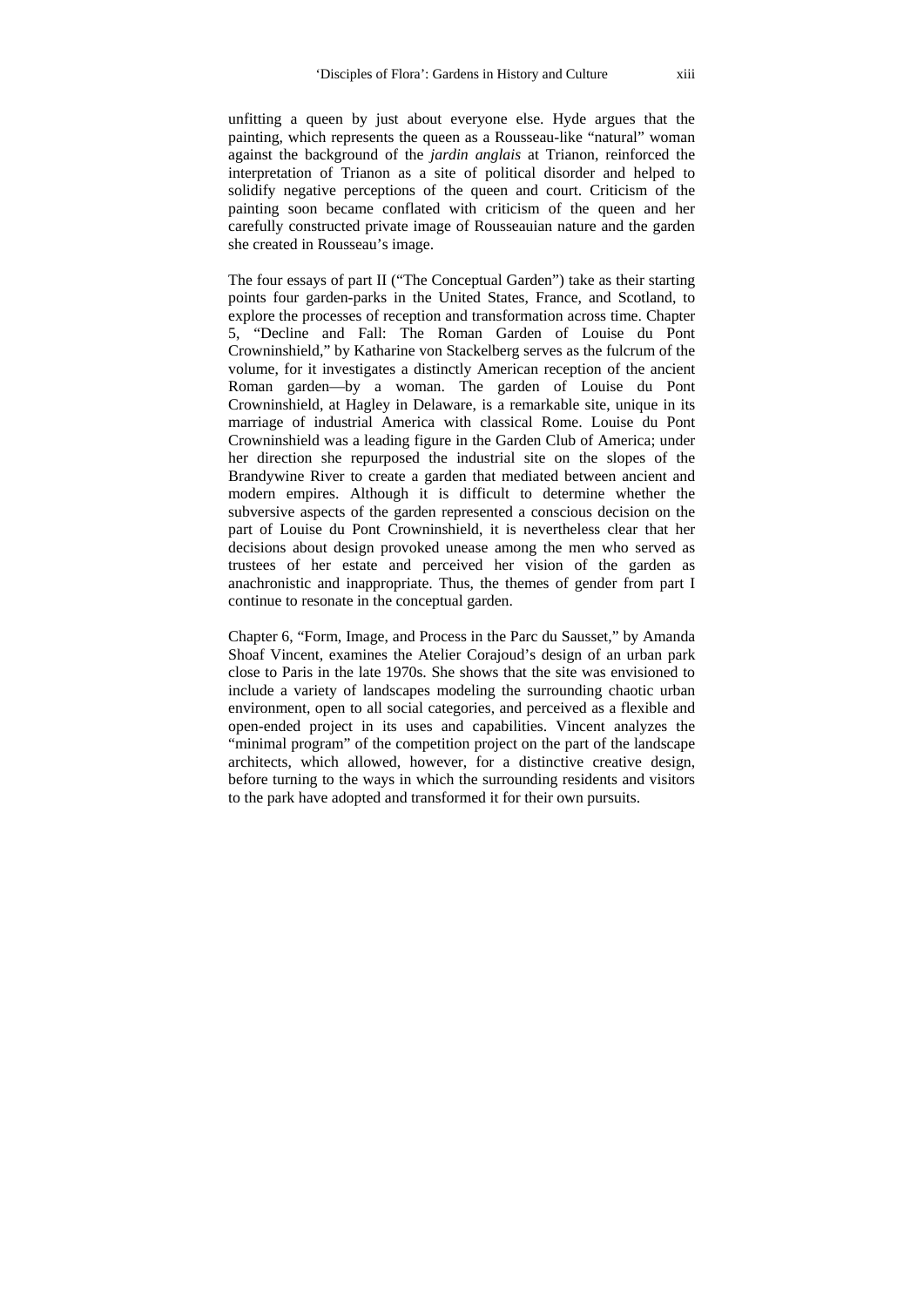Chapter 7, "Gaulish Defeat as Site of Memory: The MuseoParc of Alesia," by Brigitte Weltman-Aron, examines the architect Bernard Tschumi's recent project of the MuseoParc, which was built on the location where Julius Caesar's Gallic war ended. The chapter examines the ways in which the architectural design contributes to the historical and cultural pedagogy of the MuseoParc. The museum displays archaeological findings of the site that date back to the Iron Age and presents the ways in which French culture has transformed the historical Gaulish defeat into a mythical illustration of patriotic resistance. Weltman-Aron argues that the MuseoParc reflects thus on the elaboration of history and its relation to collective memory.

In chapter 8, "The Afterlife of Little Sparta," Victoria Emma Pagán analyzes the fourteen references to the Roman poet Virgil in Little Sparta, the Scottish garden of the late Ian Hamilton Finlay, to gage the degree of interpretability that governs one's experience of the garden. Some references are in English only, some in both English and Latin, and some in Latin only, and all are removed from their original contexts within the *Eclogues*, *Georgics*, and *Aeneid*. Plucked from the page and made to sit under unforgiving Scottish skies, Virgil's timeless beauty is subjected to the cruel march of time. Finlay does more than "invite the indoors out"; he exposes the fragility of both his excerpts and his medium. Gardens reinforce temporality.

This temporality is lionized in Tom Stoppard's *Arcadia*, a play that takes place in a room on the edge of a garden, where the garden's capacity for conflicting time and space is brilliantly portrayed. Theater is an ephemeral art form, and so, like gardens, it is designed to live and breathe. A performance belongs in the moment and can never be replicated. Likewise, a garden changes from season to season, and even day to day, so that one never really experiences the same garden twice. Thus, both the theater and the garden are kinetic evolutions. In the Epilogue, "Staging Stoppard's *Arcadia*," Sidney Homan speculates on performance and temporality and defends his choices as director of a staged reader's-theater performance of Stoppard's *Arcadia*. Homan operates under Bertolt Brecht's assumptions: directors and actors should consider a play not as a self-contained entity but as part of a larger historical and cultural context; and an audience, in turn, is at once involved with and yet standing outside a performance. Just as Helsinger's Prologue invites our readers out into the garden as active participants, so Homan's Epilogue confirms the primacy of the audience in the creation of meaning. In reprising seven scenes in Stoppard's play that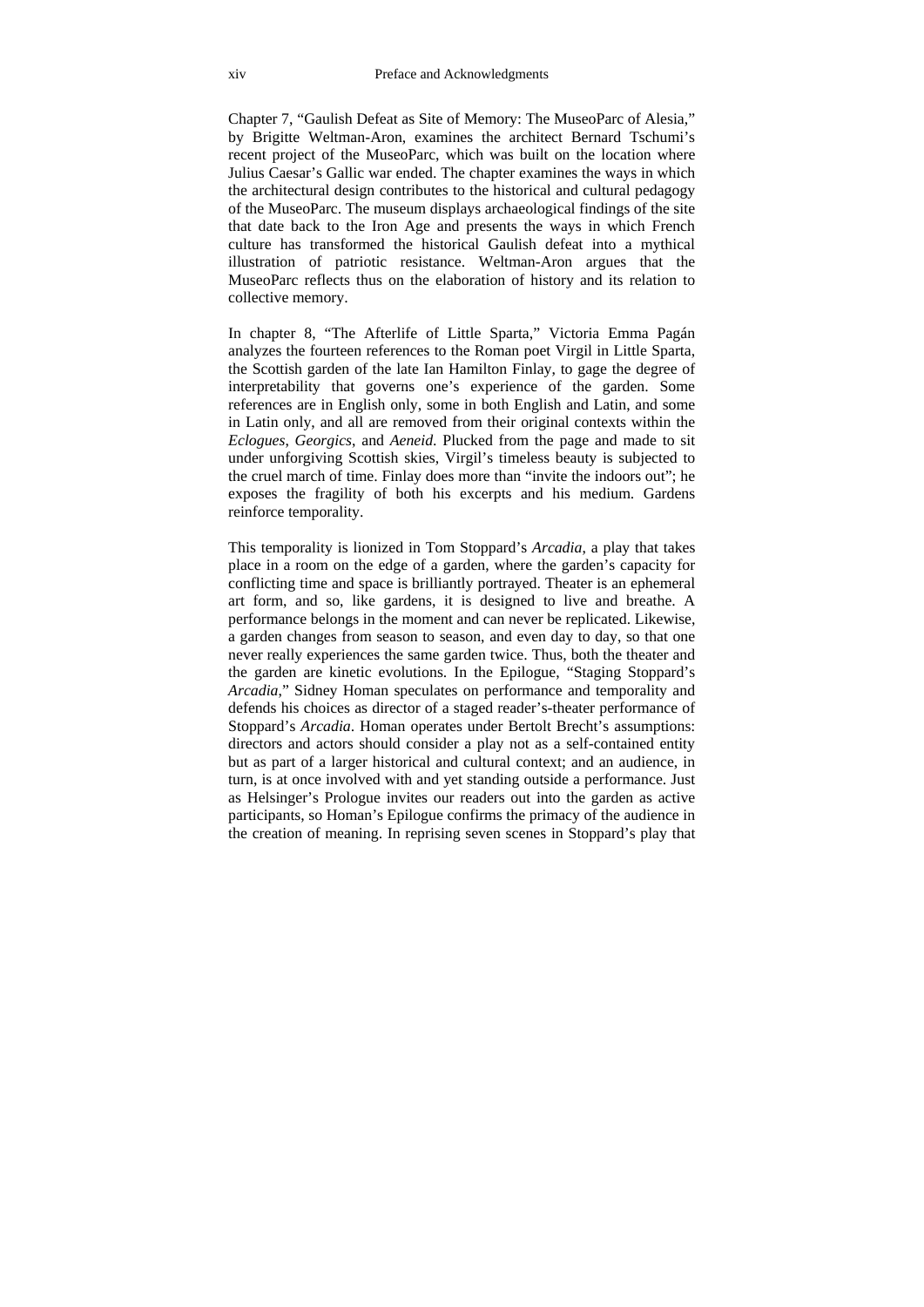he considers most relevant to our themes, Homan contextualizes the symbolism of the garden as it is portrayed in the "world" of Stoppard's *Arcadia* within the larger context of our investigations into gardens.

#### **Acknowledgments**

We are grateful to Cambridge Scholars for their commitment to this volume and for helping us to make it a reality. We are especially indebted to the support and expertise of our editors at Cambridge Scholars, first Carol Koulikourdi and then Sam Baker, and to their responsiveness to our vision for this project. We also thank the scholars represented here for sharing their insights and knowledge with us and for reminding us that gardens lead us down many unexpected (and illuminating) paths.

Closer to home, we thank our supporters at the University of Florida: the Center for Humanities and the Public Sphere, the College of Liberal Arts and Sciences, the Office of Research, the Harn Eminent Scholars Chair in Art History, the Center for Women's Studies and Gender Research, the Department of Classics Rothman Distinguished Lecture Series, the Department of Languages, Literatures, and Cultures, and the Department of English.

At the George A. Smathers Libraries at the University of Florida, John Van Hook and John Ingram were always generous with their time. Also at the University of Florida, we have depended on the skillful help and commitment of Donna Tuckey, Tina Williams, Kelly Korman, and Michelle Harris Heeg. We are grateful to Lisa Jerry for her copyediting and Abraham Wolpert for his expertise in formatting the illustrations.

Finally, we thank and fondly remember our colleague Scott Nygren, who spent a wonderful afternoon with us at the Samuel P. Harn Museum of Art, bringing the history and culture of the Museum's Asian gardens to life. In honor of Scott's passion and commitment to learning, we dedicate this volume to his memory.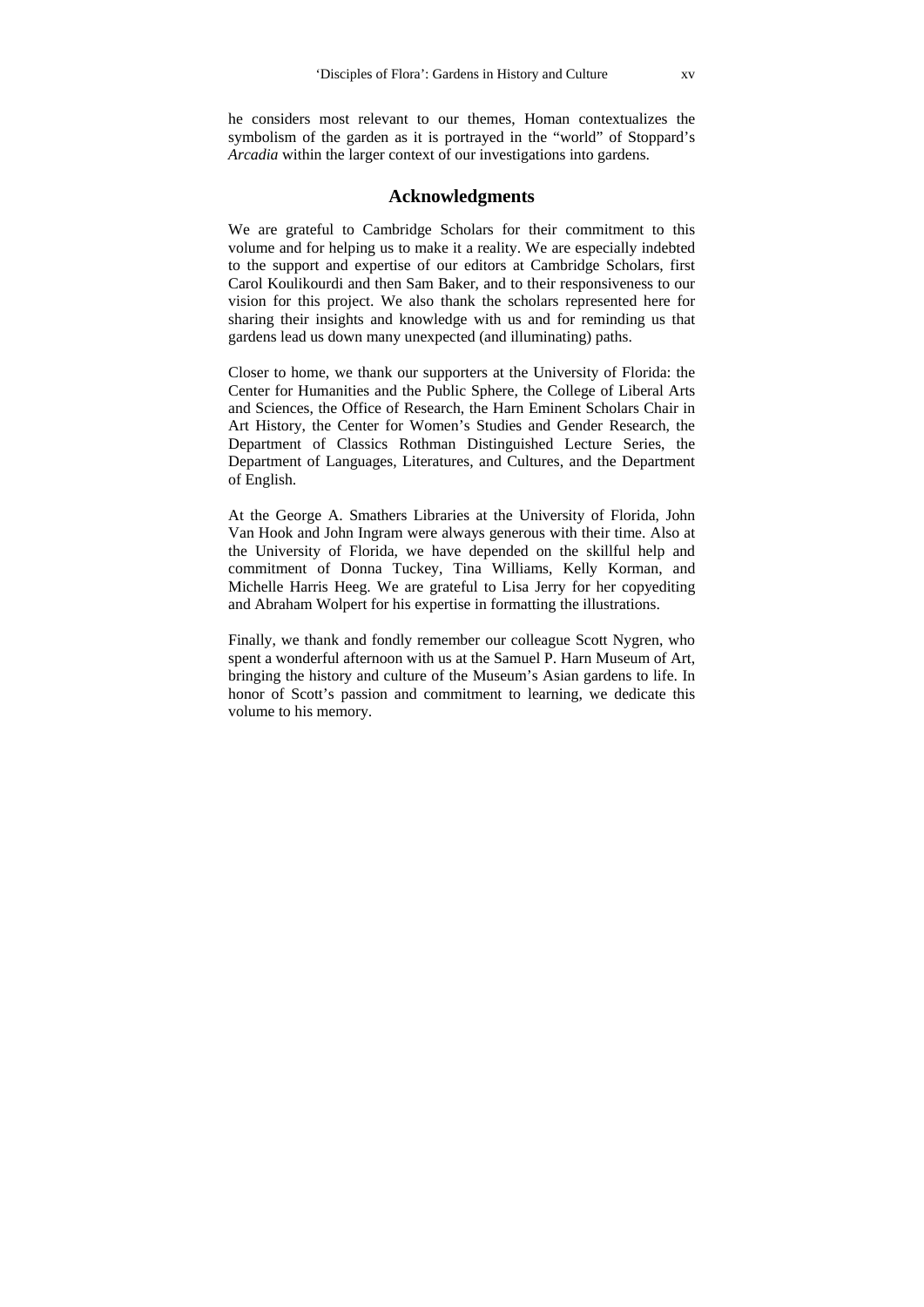#### **Bibliography**

- Barrell, John. 1980. *The Dark Side of the Landscape: The Rural Poor in English Painting 1730-1840*. New York: Cambridge University Press.
- Bermingham, Ann. 1986. *Landscape and Ideology*. *The English Rustic Tradition*, *1740-1860*. Berkeley and Los Angeles: University of California Press.
- Clément, Gilles. 2004. *Manifeste du Tiers paysage*. Paris: Editions Sujet/Objet.
- Conley, Verena Andermatt. 2012. *Spatial Ecologies: Urban Sites, State and World-Space in French Cultural Theory*. Liverpool: Liverpool University Press.
- Hunt, John Dixon. 1986. *Garden and Grove: The Italian Renaissance Garden in the English Imagination, 1600-1750*. Princeton: Princeton University Press.
- Lefebvre, Henri. 1991. *The Production of Space*, translated by Donald Nicholson-Smith. Cambridge: Blackwell Publishers.
- Mitchell, W.J.T., ed. 1994. *Landscape and Power*. Chicago: University of Chicago Press.
- Moore, Lisa L. 2011. *Sister Arts: The Erotics of Lesbian Landscapes*. Minneapolis: University of Minnesota Press.
- Pagán, Victoria Emma. 2006. *Rome and the Literature of Gardens.*  London: Gerald Duckworth and Company, Ltd.
- Page, Judith W., and Elise L. Smith. 2011. *Women, Literature and the Domesticated Landscape: England's Disciples of Flora, 1780-1870*. New York: Cambridge.
- Weltman-Aron, Brigitte. 2001. *On Other Grounds: Landscape Gardening and Nationalism in Eighteenth-Century England and France*. Albany: State University of New York Press.
- Woolf, Virginia. 1940. *Roger Fry: A Biography*. New York: Harcourt Brace.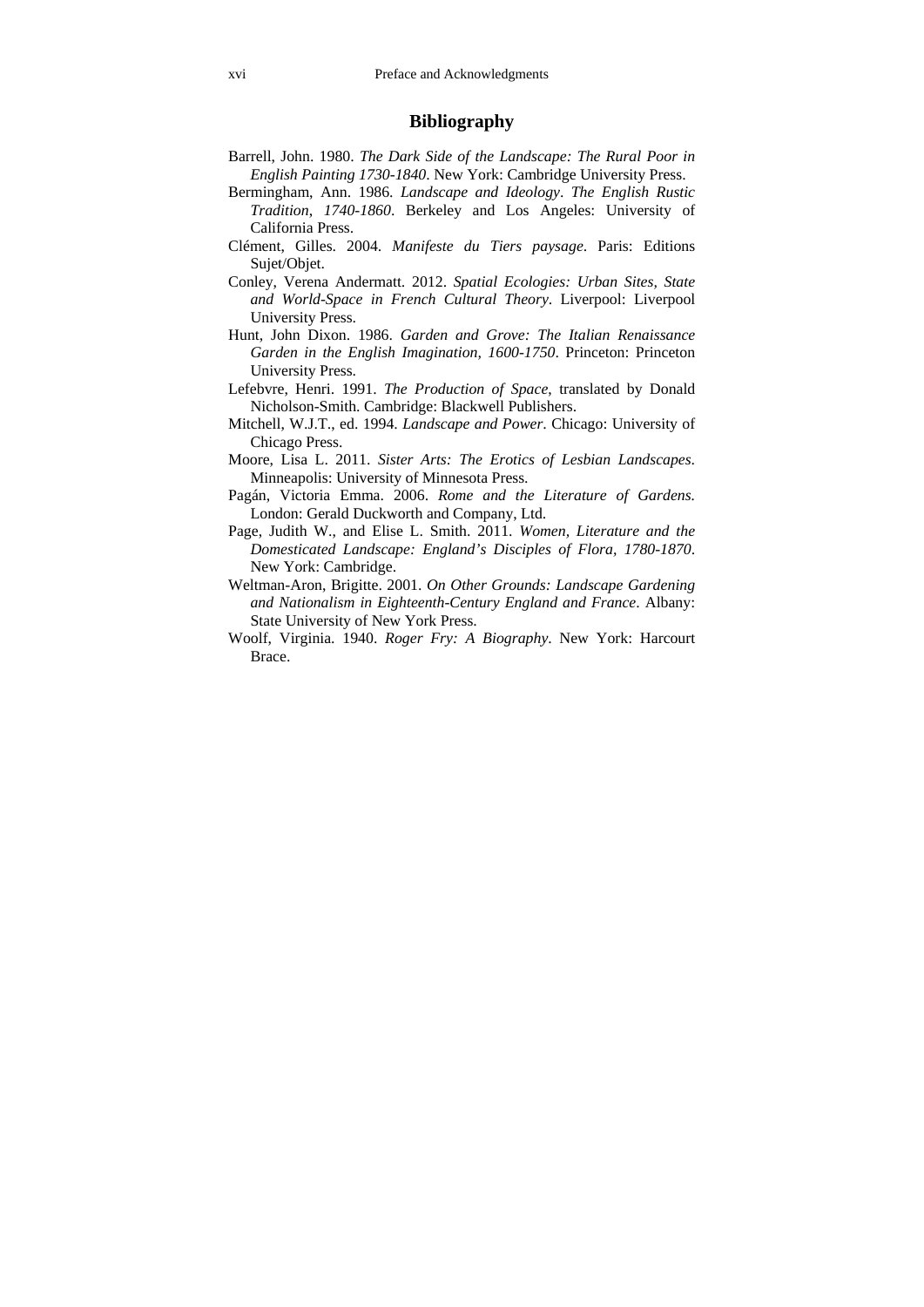### PROLOGUE

## INVITING THE INDOORS OUT: GARDENS AND OTHER ARTS

### ELIZABETH HELSINGER

When my children were young we discovered a story called *The Man Who Took the Indoors Out* (Lobel 1974). Or more precisely, the story of a man who took pity on his sofas and tables and lamps and chairs (cooped up in the house, day in, day out) and invited them outside. But the sofas and tables and chairs were not happy. Out-of-doors they did not know what to do. They limped back to the empty house at last, bedraggled and tattered by wind and rain, bruised and battered by rocks and trees. Stubbornly pursuing their lives as things, tables and chairs could not imagine modes of being other than furniture. They did not make gardens where they might have explored the virtues of the other life they found out-of-doors. Nor did they know how to cultivate *in* gardens the arts of living as tables and chairs.

This essay is about what humans do in gardens. What goes on in a garden where, in Robert Pogue Harrison's happy phrase, the human and the nonhuman natural world are "conjugated" in the same space and time (Harrison 2008, 56)? What happens where the matter and form, sense and spirit, bodies and souls of persons and their gardens are temporarily, if uncannily, conjoined? A very long tradition of visual and verbal representation, found in both East and West, insists on strong affinities between the cultivation of gardens and the cultivation of certain human, often sociable arts. Whether gardens are, in Harrison's terms, "open" to the city and to history or "closed" (97, 108)—separated sharply from these as places of contemplation, devoted to the worship of a god or a prince or an idea—they seem to be made in part by and for the human arts practiced within them. This may be particularly obvious when one thinks of the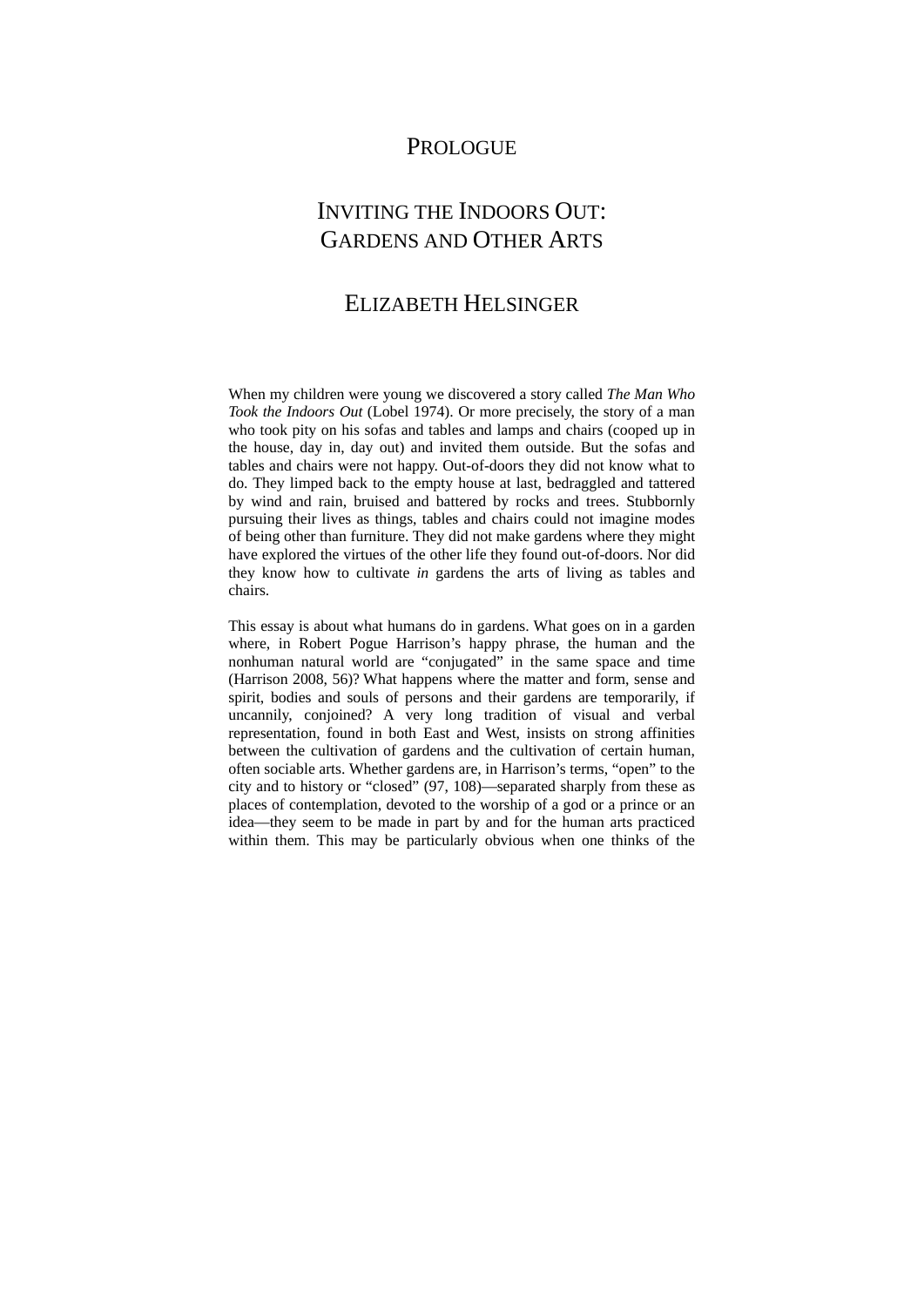#### 2 Prologue

many arts through which the outside is invited in: as the view from the window but also as arrangements of indoor plants or as images on carpets, tapestries, embroidery, wallpaper, garden murals or landscape paintings. Through these arts, rooms become gardens where the sociable arts may be comfortably practiced. But outdoor gardens are no less frequently the settings for social arts, a way of inviting the indoors out that does not depend on the adaptability of the furniture. Think of the poetry composed and recited in Chinese scholar gardens, of the sharing of poetry, wine, food, and love in Persian and Mughal garden pavilions, of music and desire in medieval ladies' bowers of courtly love, and of reading, conversation, and love, sacred as well as secular, in Renaissance gardens. Recall too how often, in poems, paintings, and novels, the landscape parks and gardens of the great British country houses are the settings for the political, polite, or amorous conversation of that nation's ruling classes. By the nineteenth century, greenhouses and conservatories (and parlors full of potted palms)—half house, half garden—became sites for home musical performance and conversation for the domestically minded Victorians. Toward the end of that century, Arts and Crafts garden designers and architects revived outdoor garden "rooms" for poetry, talk, and song, first at William Morris's Red House and later in gardens designed by Gertrude Jeckyll and Edwin Lutyens, magnificently realized, in the early twentieth century, by Vita Sackville-West and Harold Nicholson at Sissinghurst. Why are all these gardens represented so often as the settings for music, poetry, reading, and conversation but only rarely for drawing or painting?

Lest you doubt this last claim, consider the evidence from two rightly praised recent studies, Harrison's *Gardens: An Essay on the Human Condition* (2008) and Debra N. Mancoff's *The Garden in Art* (2011)*.* Harrison writes about gardens, both real and textual, by drawing on the rich literatures of at least four languages and his own nongardener's experience of one particular overlooked garden on the Stanford University campus. In her very different book the art historian Debra Mancoff assembles an extensive collection of painted gardens from multiple traditions, including European, Persian, Chinese, and Islamic examples. Both Mancoff's pictorial collection and Harrison's reflective essay take note of the historicity not only of gardens themselves but of human ways of inhabiting them. Harrison's book is centrally concerned with gardens as places for being, becoming, or remaining human: the classical garden schools of Plato and Epicurus; Renaissance civic and private gardens as they fostered philosophical dialogue, the revival of classical scholarship, or the exchange of stories; the earthly paradises of both Christian and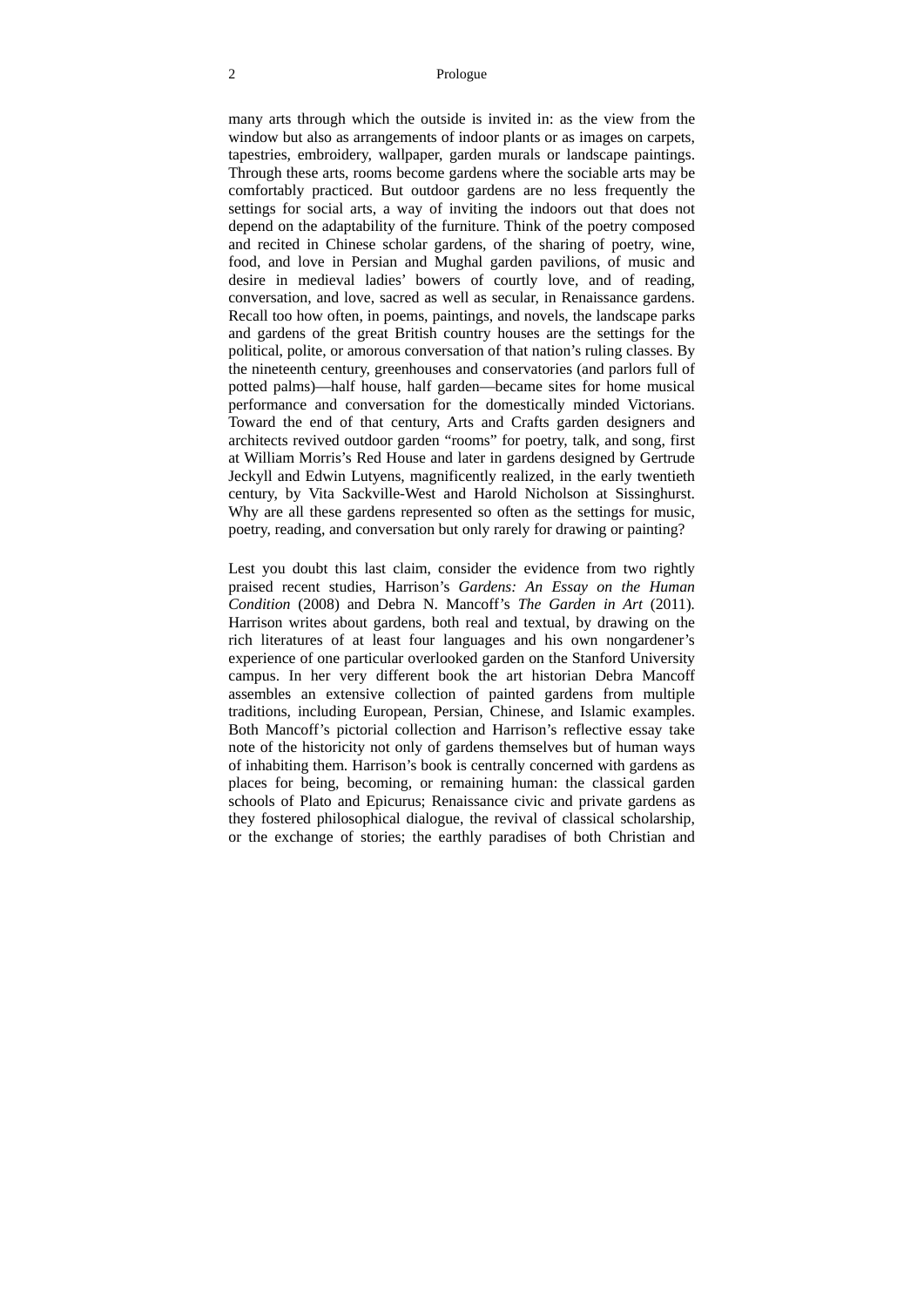Islamic texts with their contrasting imaginations of what activities might constitute human happiness. In all of these philosophical, literary, or sacred gardens, Harrison is interested in states of mind (or soul) created through and as gardens. Conversation and the sharing of poems or stories figure importantly in his garden texts. Painting or drawing—as something done in gardens or as a mode of documenting gardens—does not. Mancoff's book, however, offers plentiful evidence for artists' long interest in gardens of all kinds; she finds paintings of famous gardens, pleasure gardens, working gardens, public gardens, artists' gardens, closed gardens, home gardens. Many of the paintings she reproduces show gardens in which people read, sing, or talk to one another. But Mancoff shows no images of painting or drawing in gardens—even when a few such images can be found. Evidently certain arts, and not others, have a special place in the kinds of things people are imagined to do when they move outdoors into gardens, whether they paint or write about them. Is there something particular to the verbal or musical arts that lend their practice more readily than that of making or viewing pictures to the conjugation of the human and nonhuman natural world in a garden? What can the presence or absence of representations of an art practice tell us about how we think about gardens?

I begin with the art whose actual practice is strangely absent in Mancoff's representations or Harrison's discussions. The work of a visual artist has much in common with that of the gardener: like gardeners, most painters and sculptors work with their hands on the messy or obdurate material of paint, clay, metal, stone, wood, or soil, rocks, and roots. Both visual artists and gardeners wrestle willful materials into designs through line, shape, and color. Claude Monet, like other artist-gardeners, thought of his painting and his gardening as parallel practices. Working out of doors does present challenges for both artists and viewers (lugging materials, setting up easels, adjusting to the changing conditions of light and weather), but these obstacles have not stopped artists from working out of doors. Sketching and drawing out of doors have a very long history, yet we find few representations of artists drawing or sharing their work in gardens. Painting outside is a relatively modern practice that seems to have first arisen in the West in the late eighteenth century, although it took nearly another century for critical opinion to accept the informal *plein-air* picture as itself a work of art. Beginning in the nineteenth century there are, however, images of painters working out of doors. Yet these images very rarely show the artists painting in gardens: most pictures of *plein-air* artists place them at work in nature that has *not* been cultivated as a garden.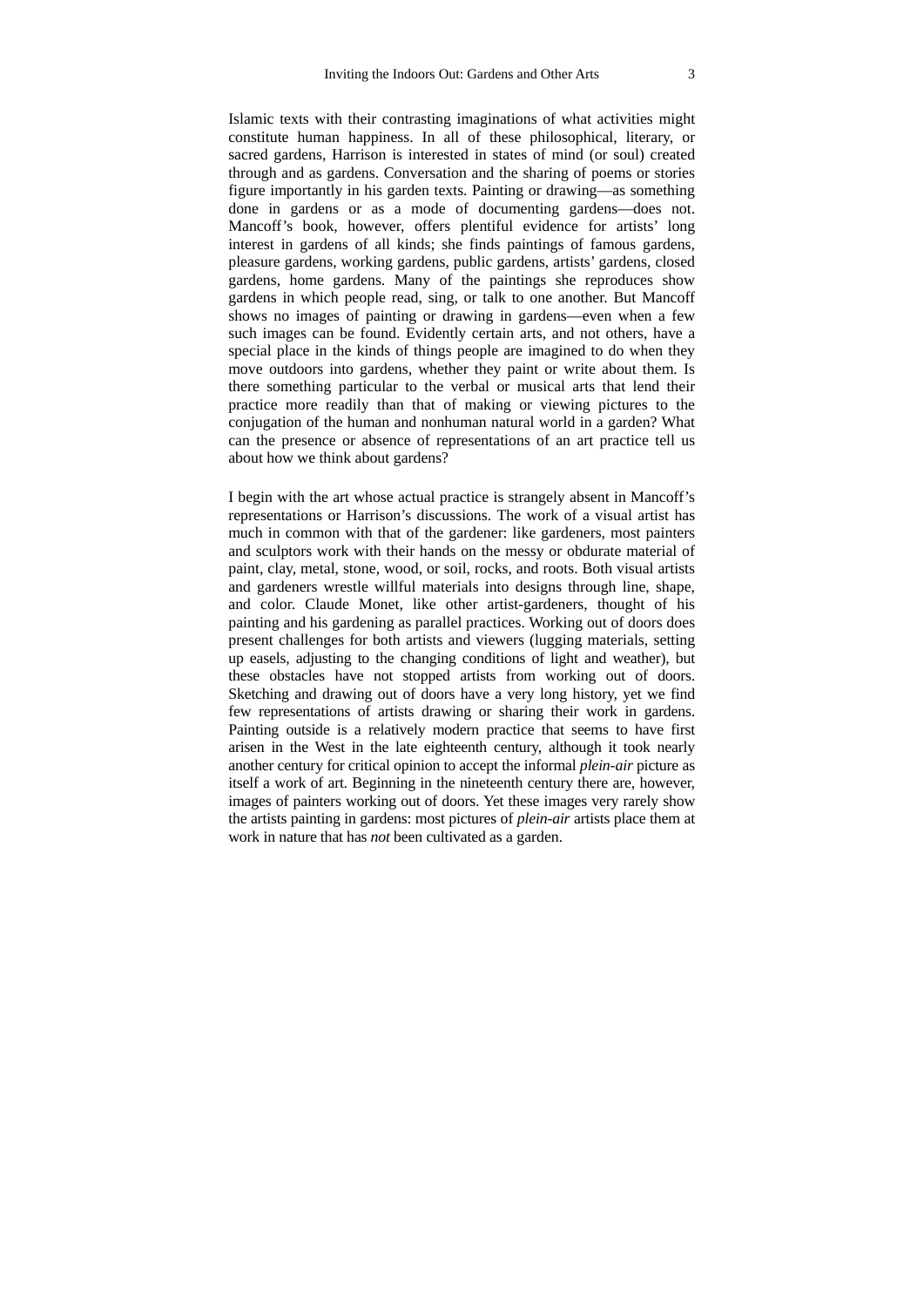#### 4 Prologue

The practice of the visual arts may be missing from representations of what people do in gardens for conceptual as much as practical or historical reasons. As places designed for the senses, beginning with sight, gardens are already in some respects works of visual art. Anyone who has ever gone looking for paintings of gardens discovers that it can be very hard for the viewer to tell whether she is looking at an image of a garden or of the natural world outside it. Both are land-scapes: shaped land, with its biological life selected, molded, and framed, whether by the gardener or by the painter. To recognize the hand of the human gardener behind the hand of the painter, we need the clue of a title, or at least a bit of wall, a fountain, a glimpse of raked paths or planted borders, or a view of men and women admiring those arrangements while sharing a meal or a conversation, listening, or reading out of doors. We might even say there is something faintly tautological about pictorial art in a garden: the representation competes for visual attention with the garden itself (a point René Magritte wittily made in a number of his pictures).<sup>1</sup>

Gardens, thus, demand aesthetic attention in their own right. Pictures and gardens are at once too much alike as aesthetic experience and not alike enough. Harrison insists that gardens are not works of art at all (2008, 39). They have different relations to both time and authorship. They are less fully under the control of their human makers. Gardens are, he notes, not a good means to immortality: they grow old and die. To create a garden is certainly an art, yet while a garden unfolds over time, like poetry and music, the temporal event of a garden is at once much longer (reaching the maturity envisioned by a garden's designer can take years) and less lasting than these other temporal arts. A garden is never the same from one moment to the next or one day to the next, and you cannot go back and revisit its earlier temporal forms despite the cyclical returns of daylight or the seasons. To survive at all a garden requires daily care, a constant struggle to readjust aesthetic design in the face of growth and decay, storm and drought, predatory insect and animal life. More than other works of art gardens are thus always collaborations between human and incompletely predictable nonhuman agencies working across time. To capture in a painting these elements of change and multiple authorship intrinsic to a garden—driving the garden into ontological instability as both the product of art and yet not a work of art—is perhaps impossible. Monet, the most famously obsessed and successful gardener-painter in modern times, extended the single picture first to a series and finally to an entire circular room, a continuous band of water lilies painted under gradually changing light surrounding the viewer. Yet even then, Monet's painted recreation of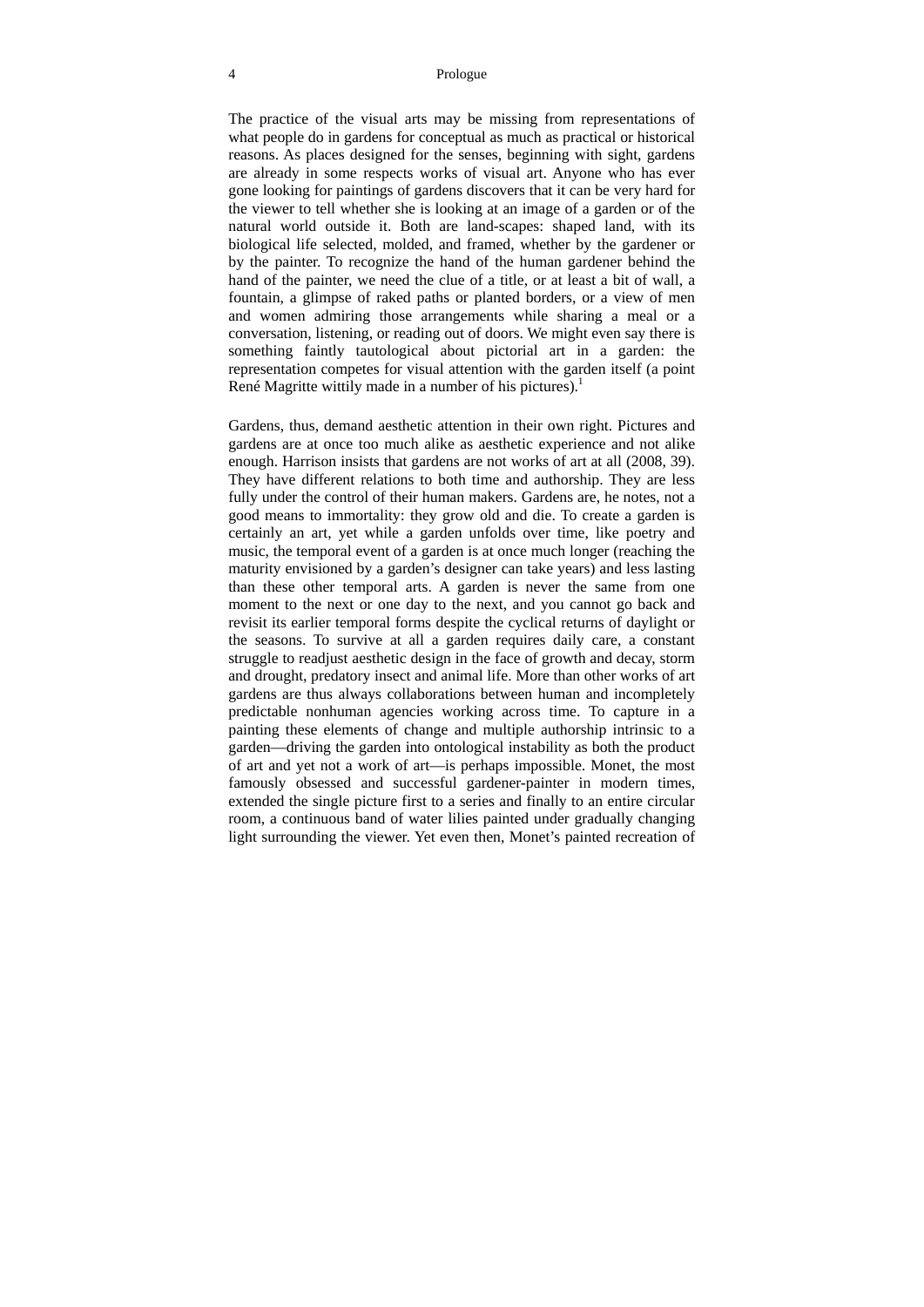one part of his garden at Giverny, while it wondrously captures continuous slow shifts in light and atmosphere across a day or a year, cannot show us the growth and decay through which a garden shape shifts across many years.

A picture of a garden, though in some ways more fully a work of human art, is nonetheless art of a second order: it depends upon the artful garden's existence. To display the picture in the garden underlines the painting's limits in the face of the complexities of garden time and authorship. Perhaps it is true, as Walter Pater wrote, that all art aspires to the condition of music (Pater 2010, 124). Some painting, however, aspires to the condition of the garden. It is no wonder, then, that garden painters should prefer to keep their work out of the garden. Monet's *Water Lilies* are not displayed at Giverny. Like an ekphrastic poem, a drawn or painted garden is art in one medium about art in another medium, and its designers suffer the fears and anxieties no less than the euphoric hopes of such cross medial recreations.<sup>2</sup> Putting a garden into a picture is an extraordinary challenge; depicting an artist depicting a garden introduces a deceptive semblance of repetition that blurs just those distinctions that stretch a painter's art toward something new.

What, then, about other arts: particularly poetry and music? Why have the activities prompted by these arts (reading, writing, listening, singing, or playing a musical instrument), like the related verbal arts of conversation, so often been made to take place in gardens when gardens are represented in other works of visual or verbal art? What is it that makes them so much more likely to recur in garden art and literature, as if only these arts could signify our human presence in a garden?

Sappho's second fragment is probably the least known of her few surviving almost-complete lyrics. It may be the earliest garden poem in the Western tradition. "Garden" is not entirely accurate: this is a song about a natural grove that becomes a garden because it is seen: discovered and dedicated to the celebration of Aphrodite and enclosed, described, and shaped by the poet into the Sapphic stanzas of a song. Here is the fragment in Anne Carson's lovely recent translation (the brackets indicate lost words in the manuscript):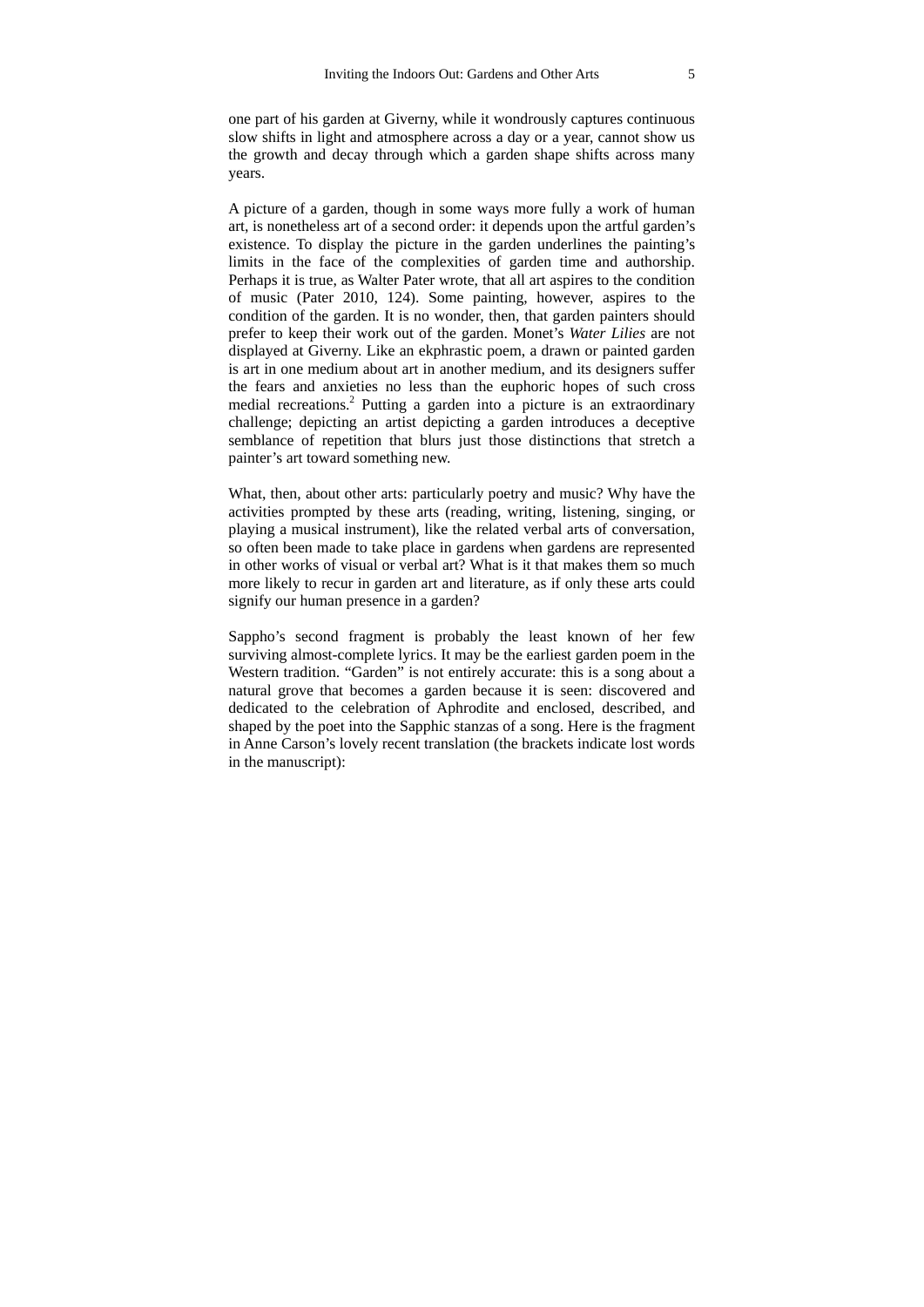] here to me from Krete to this holy temple where is your graceful grove of apple trees and altars smoking with frankincense.

And in it cold water makes a clear sound through apple branches and with roses the whole place is shadowed and down from radiant-shaking leaves sleep comes dropping.

And in it a horse meadow has come into bloom with spring flowers and breezes like honey are blowing  $\begin{bmatrix} 1 & 1 \\ 1 & 1 \end{bmatrix}$ 

In this place you Kypris taking up in gold cups delicately nectar mingled with festivities: pour. (Carson 2002, 7)

The composition of this natural grove into a poetic place, or *topos,* might be a model for any gardener. Note how carefully the poet fits the setting to each human sense: water is "cold" and "makes a clear sound"; apple branches and roses "shadow" a meadow of spring flowers through "radiant-shaking leaves." Breezes "like honey are blowing." Apple trees promise fruits to taste. To the lure of these verbally evoked sensory pleasures, Sappho's song adds the music and the rhythmic, patterned dance of language, appealing to eye, ear, and haptic senses as the poet and her companions invite the Goddess of Love into the place prepared for her celebration. "Come" is the missing address that most poet-translators supply at the opening of the poem.

The *sound* of running water evoked in Sappho's poem is crucial to the peculiar sense of time to which both poem and grove provide access. Water sounds time. Lyric time, whether metrical or "free," like garden time moves differently from ordinary time—at a different pace as well as with less mechanical regularity. Time *slows* within the garden, Harrison writes, separating phenomenologically our experience inside it from our lives as lived outside its domain (2008, 54). Lyric time slows, too. In a garden, the sound of water in a still place demands our heightened perceptual attention to other signs of the natural world's slow temporal unfolding, its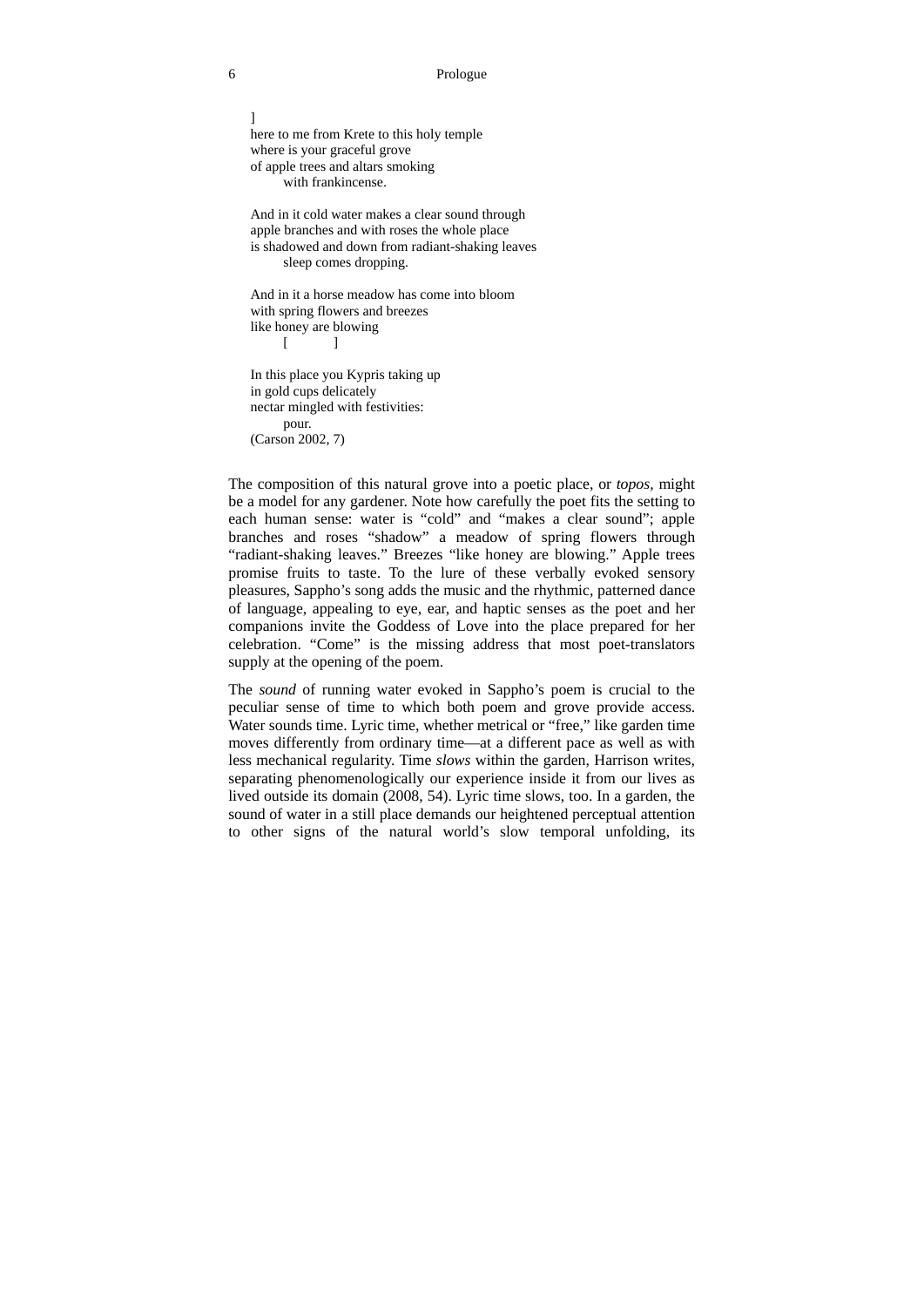transience-in-presence. Such perceptual attention expands, by filling, each moment. Harrison aptly points us to Andrew Marvell's "The Garden:" snared and felled by the sensory fullness of the garden, the poet's "mind, from pleasure less, / Withdraws into its happiness."<sup>3</sup> Taken into the expanded attention of the perceiving mind, the garden blots out thoughts of the unquiet world of human passions and ambitions to finally satisfy its hungers, at rest in the green aura of the garden's remembered pasts and imagined futures: "Annihilating all that's made / To a green thought in a green shade" (46-47).

A lyric poem offers a similar time out of time: a revisitable place where time is made to move to a different rhythm, if we are willing to meet the poem's demands for perceptual and imaginative attention. Within a poem all verbal relations may count, and any language-mediated sensation contributes to the unfolding poetic event. Images, thoughts, and feelings are evoked through the combined play of meter and language, through figures of sound, and through the visual design of lines and stanza down a page. Like the garden or the musical song, the lyric depends on establishing its difference—formally, typographically, performatively from what surrounds it. It invites us to sink ourselves deeply into an experience whose duration is at once compressed to fit a defined form and expanded in our sense of its eventful fullness. And like songs and gardens, poems extend their temporal reach with memory and anticipation. The echoes and returns of a lyric's formally structured language, its rhythms and cadences, its figures of sound and sense, resonate both internally and externally: we recall other words, other phrases, other poems; and we remember and expect both our own and others' readings of this poem. Gardens, unfolding on a much vaster temporal scale, need visitors attentive to those slow rhythms of growth and change to suggest a past that cannot be revisited; they also need visitors who will anticipate what is yet to come. Poems and songs, both because they can be read or sung again and because their language resonates in individual and cultural memory, also possess that aura of an expanded temporal life that corresponds to the green shadows of memory and anticipation in Sappho's and Marvell's garden poems.

The garden's power to slow but not arrest time while expanding by filling our perceptual experience may, then, be one reason why poetry, music, and gardens have so often been made to figure one another. But why is the sharing of these arts important to our idea of the garden? Marvell's poem celebrates solitude: "When we have run our passions' heat, / Love hither makes his best retreat" (25-26). Love has not, however, been left behind: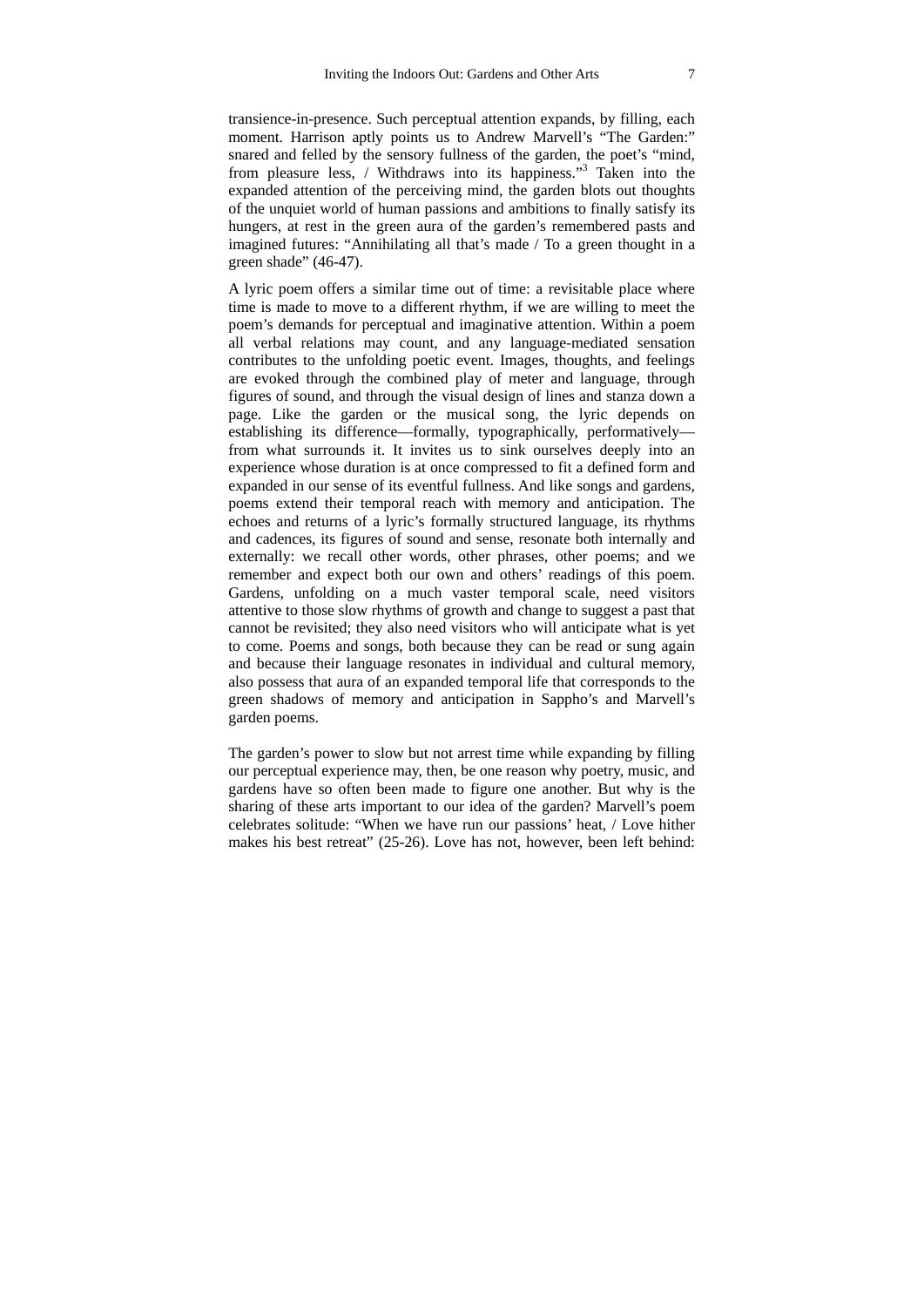#### 8 Prologue

the solitude is seemingly less a turn away from Love than a turn away from the frustrations of either love or ambition. For Marvell, the garden is a place for Love without the difficulties introduced by a Beloved. The garden satisfies the sensuous and spiritual desires love stimulates. It is a place that fosters poetry like the poem Marvell shares with his readers: the soul's music. After the mind "retreats into its happiness," "annihilating all that's made / Into a green thought in a green shade," then

Casting the body's vest aside, My soul into the boughs does glide: There like a bird it sits and sings. (51-53)

Sappho's lyric too evokes the garden-grove as Love's place, but she sings to summon Kypris (or Aphrodite) to her "festivities." A social ritual of song and dance binds celebrants of this goddess's power not only to awaken but also to fulfill desire. Embodying her beauty in her sacred grove, as the lyric does, both summons and celebrates her presence through an art conceived as social: song performed with and for an audience. While Marvell's garden poem praises solitude and Sappho's imagines festivities, both celebrate Love as the garden's presiding emotion. And both, of course, do so in arts that link their poets to others in performance and writing.

Poets in the nineteenth century wrote with such garden memories green in their imaginations. For poetry, language is the living shade in which thoughts resonate beyond the present moment of the single poem. I could easily turn to beloved nineteenth-century poems that elaborate these inherited associations of garden space and garden time with love, with poetry, and with song. In Keats's "Ode to a Nightingale," the wings of poesy transport the listening poet to a hidden grove where both the nightingale and the poet sing. For Keats, as for others who wrote about the garden in the nineteenth century, the near prospect of death intensifies the passionate perceptual pleasures of listening, singing, looking, and loving in a garden. This is also true for a different group of less familiar works paintings as well as poems by Dante Gabriel Rossetti, William Morris, and Edward Burne-Jones, and the reflections these provoked from two poets associated with them, Christina Rossetti and Algernon Charles Swinburne. Their works might be thought of as contributions to an extended conversation among friends about poetry, music, and the visual arts on the shared ground of the garden.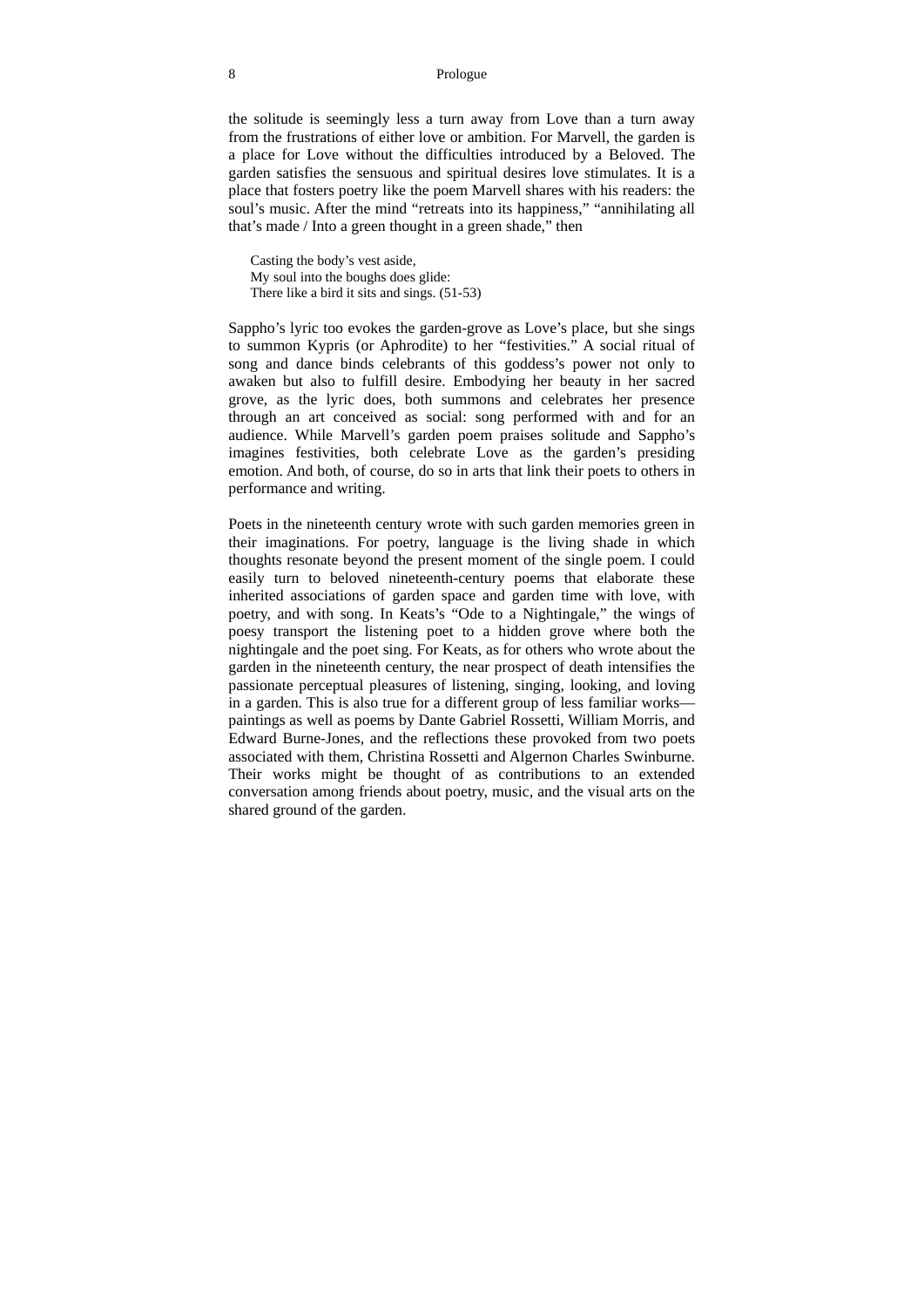Dante Gabriel Rossetti began the conversation with two sonnets on Renaissance paintings he had seen at the Louvre, "For a Venetian Pastoral by Giorgione" and "For an Allegorical Dance of Women by Andrea Mantegna." The poems were published together in the short-lived Pre-Raphaelite journal of 1850, *The Germ* (to which Christina also contributed), where they were later read eagerly by the young William Morris, Edward Jones, and Swinburne, students at Oxford in the mid-1850s. The paintings that occasioned Rossetti's picture-poems, especially the first (now thought to be by Titian and Giorgione and known as the *Fête*  Champêtre), are firmly lodged in European imagination.<sup>4</sup> Rossetti's sonnets reimagine the events in each painting as multisensory affective experiences:

Beyond all depth away The heat lies silent at the brink of day: Now the hand trails upon the viol-string That sobs, and the brown faces cease to sing, Sad with the whole of pleasure. Whither stray Her eyes now, from whose mouth the slim pipes creep And leave it pouting, while the shadowed grass Is cool against her naked side? (Rossetti 2003, 183, "For A Venetian Pastoral," 4-11)

The intensity of the imagined experience represented in the poem is achieved through taking up what Rossetti called an inner standing point. The poet has projected himself imaginatively into the painted scene in the place of one of the nude women in the *Fête Champêtre.* From this inner standing point he can not only see but also hear and feel "the viol-string / That sobs," "the shadowed grass ... cool against her naked side." Similarly, in Mantegna's *Parnassus*:

Scarcely, I think; yet it indeed may be The meaning reached him, when this music rang Clear through his frame, a sweet possessive pang, And he beheld these rocks and that ridged sea. But I believe that, leaning tow'rds them, he Just felt their hair carried across his face As each girl passed him; nor gave ear to trace How many feet; nor bent assuredly His eyes from blind fixedness of thought To know the dancers. (Rossetti 2003, 184, "For An Allegorical Dance of Women," 1-10)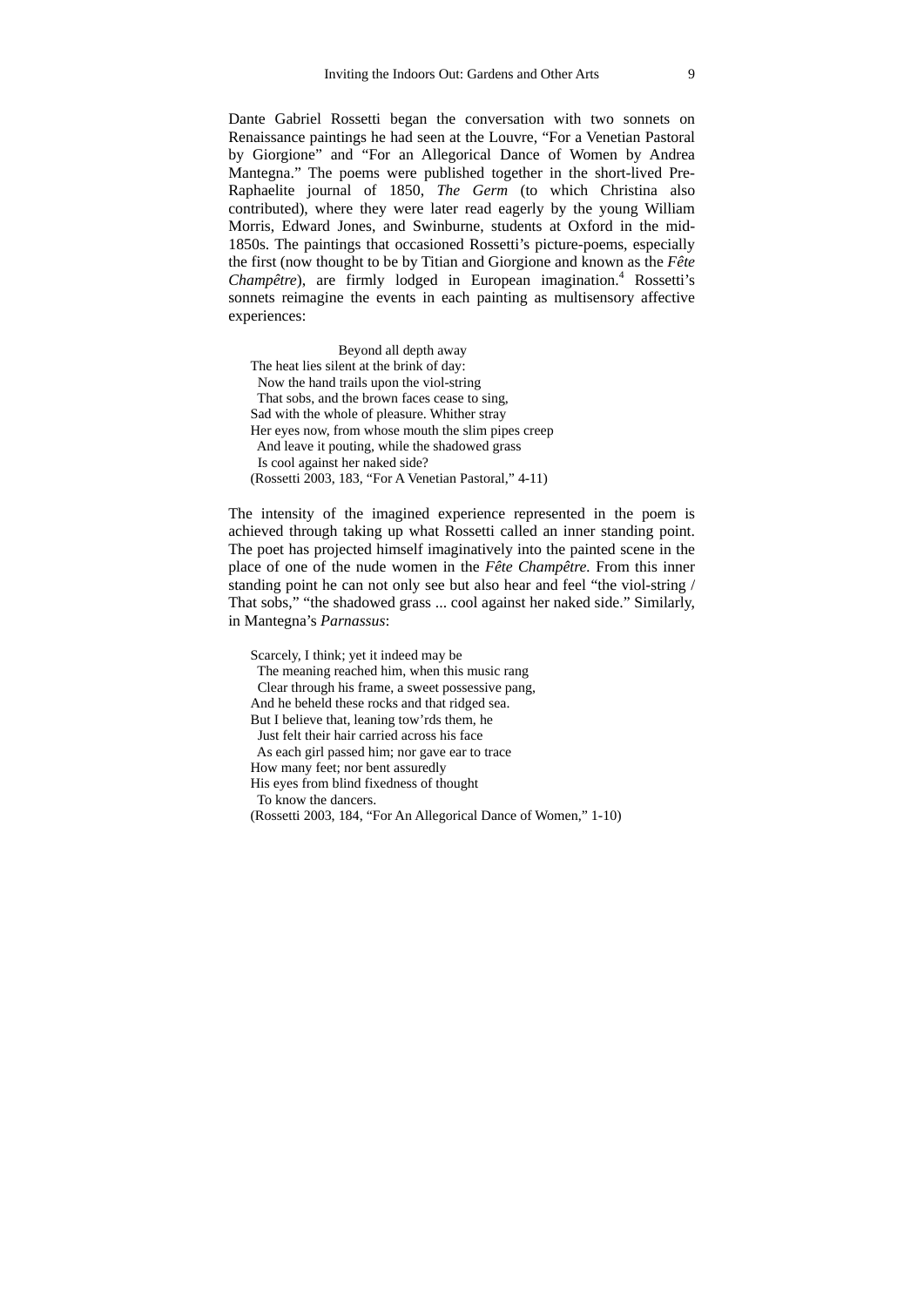He imagines himself with the standing figure of Apollo in the painting, feeling how "this music rang / Clear through his frame" while the dancers' "hair carried across his face." Moreover, sensation conveys feeling in a second sense: as emotion, a sensation of being affectively moved prevails. The figures in the Giorgione pause "sad with the whole of pleasure"; the musician in the Mantegna, leaning toward the dancers, withdraws (like Marvell's poet) into "blind fixedness of thought" where he "may" grasp the "meaning" of this Parnassian scene: "It is bitter glad / Even unto tears. Its meaning filleth it" (10-11). The tears, the sadness, the bitterness of pleasure in both these pastoral painting-poems suggest another meaning to the shadows that haunt garden lyrics, from Sappho to Marvell to Rossetti. The pleasures of the senses and of love itself are intensified by thoughts of change and death that can never be far away in a garden. Music, dance, and the listening, gazing, leaning figures remind or invite us to fall, as Marvell would have it, into the garden and there to be moved, as music moves the dancers and listeners, by feeling and the senses into the garden's green thought in a green shade.

The mood of introspective abstraction—absorption into green thoughts in a green shade—is also captured in one of Rossetti's watercolors a few years later, *The Wedding of St. George and the Princess Sabra*, 1857.<sup>5</sup> where a pair of curiously detached lovers listen while musicians play in their garden room. In 1860 such garden rooms were realized in Morris's utopian house and gardens in Kent, a short train ride from London. The house and its outdoor living spaces became, for a few brief years, the place where the friends gathered on weekends and in summers to paint, design, write, sing, and read together. Burne-Jones's watercolor *Green Summer*  captures something of the Red House gardens' magical atmosphere.<sup>6</sup> Seven women, seated on grass starred with daisies, listen while an eighth reads aloud, their figures, draped in loose, flowing dresses gathered at the waist, lightly woven together by both gesture and the shared green of their robes and setting. *Green Summer* is less a transcription than, like Rossetti's poem, a response that incorporates the sensory and affective feelings evoked by the green scene with its figures of female friends absorbed in the shared pleasures of reading and listening. Another version of the same scene formed part of the decoration Burne-Jones painted on his wife's piano at about the same time. It shows the group of women making and listening to music; beyond the garden gate, however, appears the figure of Death, about to pull the cord of its bell. Garden time slows but does not stop. Within the garden's green enclosures, cultivating these human arts deepens, extends, and fills the garden's lived moments by poetry and song.<sup>7</sup>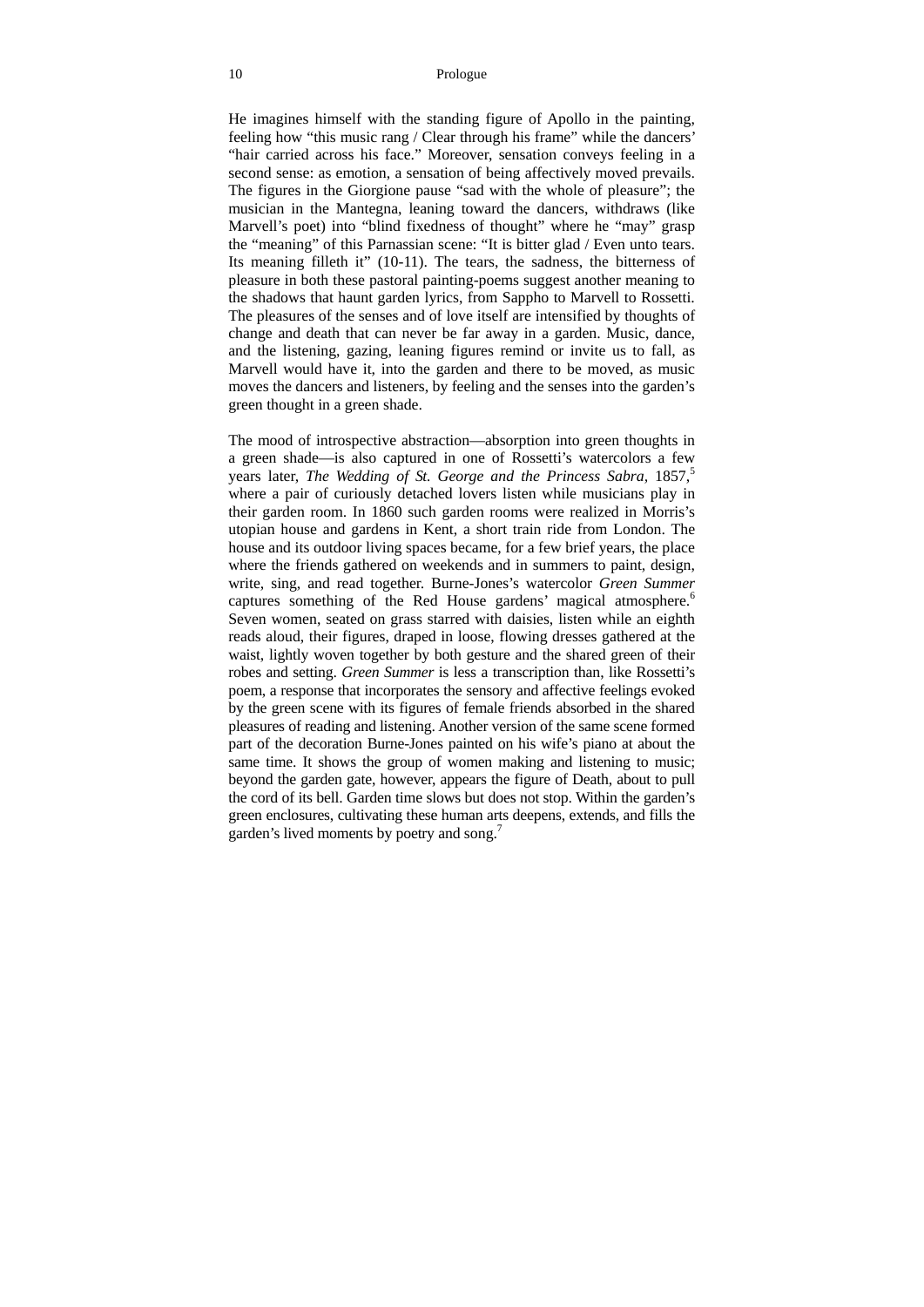Rossetti's sister Christina did not participate in the long weekends at Red House. But in the same years when her brother and his friends were turning to medieval models for uniting work and play, indoors and out, she wrote a series of poems commenting indirectly on their dream of life in a garden. Her poems are about gardens we must leave. In "Shut Out," dated 1856 in her notebook, and "From House to Home" (November 1858), the poet struggles to accept exclusion from her own version of an earthly garden paradise.

The door was shut. I looked between Its iron bars; and saw it lie, My garden, mine, beneath the sky, Pied with all flowers bedewed and green. (Rossetti 1979, 56, "Shut Out," 1-4)

When she pleads with the "shadowless spirit" who guards the locked gate for some tokens of her former home, the silent spirit offers no explanations but builds a wall to shut out even the sight of the garden that had been hers. The poem ends by noting sadly that there are still violets and larks on this side of the wall,

 And good they are, but not the best; And dear they are, but not so dear. (Rossetti 1979, 57, "Shut Out," 27-28)

The gardens of "Shut Out" and "From House to Home" have the beguiling homeliness of personal possession quite different from anything we have looked at so far. These are not gardens where Love and Beauty fulfill every imaginable human desire; they are dear because they are particular—the poet's own gardens where the trees and flowers and singing birds, the small beasts and reptiles and insects, all closely observed and lovingly described, are familiar companions:

Woodpigeons cooed there, stockdoves nestled there; My trees were full of songs and flowers and fruit, Their branches spread a city to the air And mice lodged in their roots. (Rossetti 1979, 82-83, "From House to Home," 25-28) All caterpillars throve beneath my rule, With snails and slugs in corners out of sight; I never marred the curious sudden stool That perfects in a night. (Rossetti 1979, 83, "From House to Home," 37-40)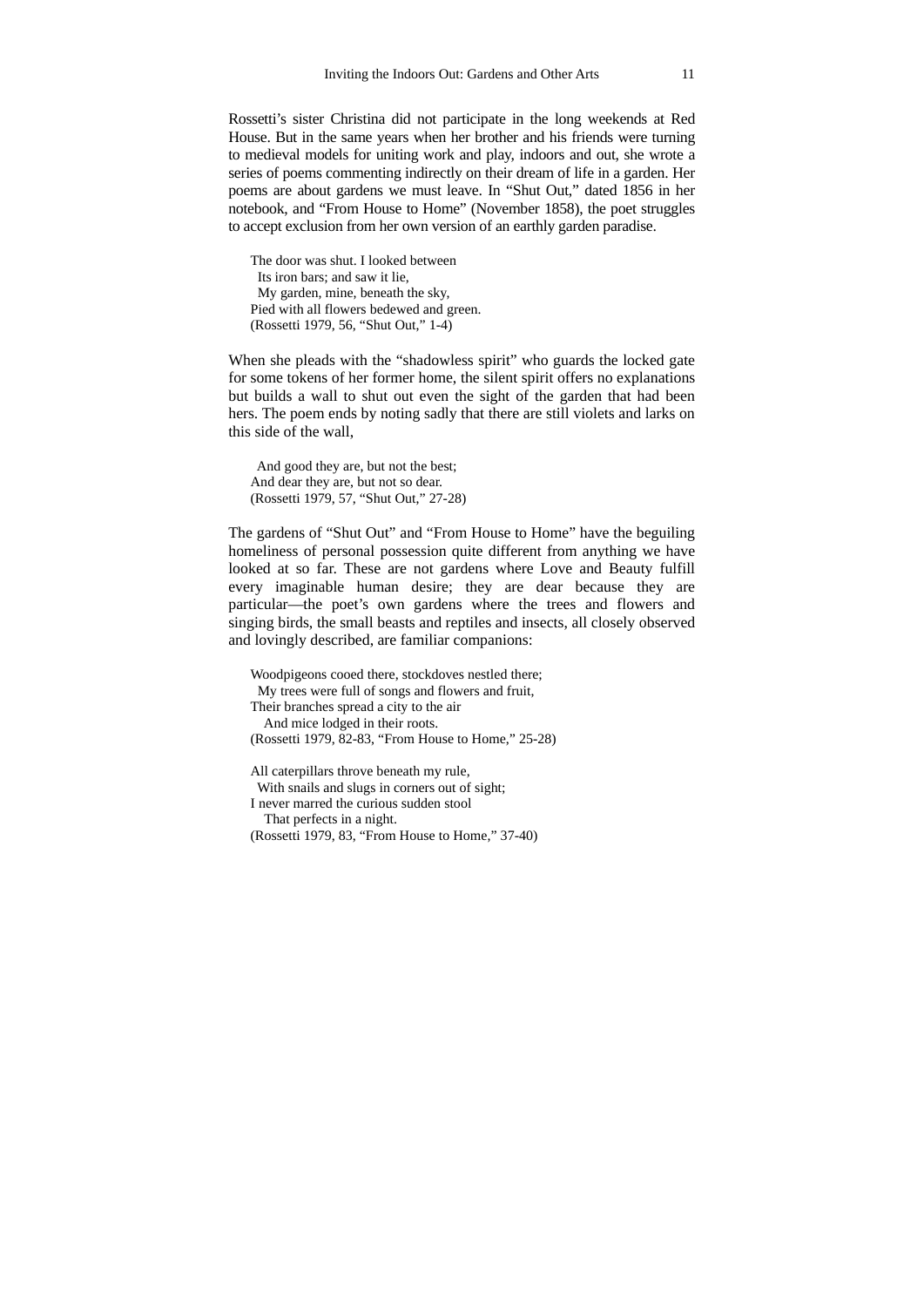There is a beloved companion in this homely garden, too—and where there is love in a garden, as we've come to anticipate, there is music. "One like an angel" "walked with me":

We sang our songs together by the way, Calls and recalls and echoes of delight; So communed we together all the day, And so in dreams by night. (Rossetti 1979, 83, "From House to Home," 53-56)

Those "calls and recalls and echoes of delight" form Rossetti's version of Marvell's or Keats's soul-song or the music by and for lovers in Giorgione's or Mantegna's paintings and Dante Gabriel Rossetti's poems about them. Amplifying the lyric's rhymes, the repetitions of internal assonance and alliteration in these lines ("We sang our songs," "calls and recalls and echoes") embody the responsive mutuality of music as a shared creation, a stychomythic poetic exchange, the expressive shape and motion of conversation between friends and lovers that we find, once again, inseparable from the idea of the garden.

The hard lesson of Christina's garden poems, however, is that when one is most at home in a garden, one is not yet home, but bound to what is temporary and fragile. Just as the garden of "Shut Out" is suddenly walled up and the poet cast out, so one night the loved companion of "From House to Home" turns his back and leaves. "Stunned with pain" (89), the poet and her garden are "destroyed … like an avalanche" (81). The rest of the poem is an horrific account of trials, both painful and tedious, that make up the remainder of a life shut out from any earthly garden, sustained, only barely, by the vision of a promised "distant land" (76) where a "new song" (169) may be sung. But that distant land lies "miles and miles" beyond (73).

Christina's gardens form a rather grim contrast to her brother's early poems and to the revived fantasies of love and art in a medieval garden at Red House. But the harshness of "Shut Out" and "From House to Home" is somewhat softened by her gently corrective supplements to the Genesis account of Eve's expulsion from the garden of Eden in a poem from December 1855. "An Afterthought" rehearses Eve's lament only to interrupt it with Rossetti's own efforts to think her way—rather as her brother had done with Mantegna's Apollo and Giorgione's nude musician—into the particularity of Eve's feelings: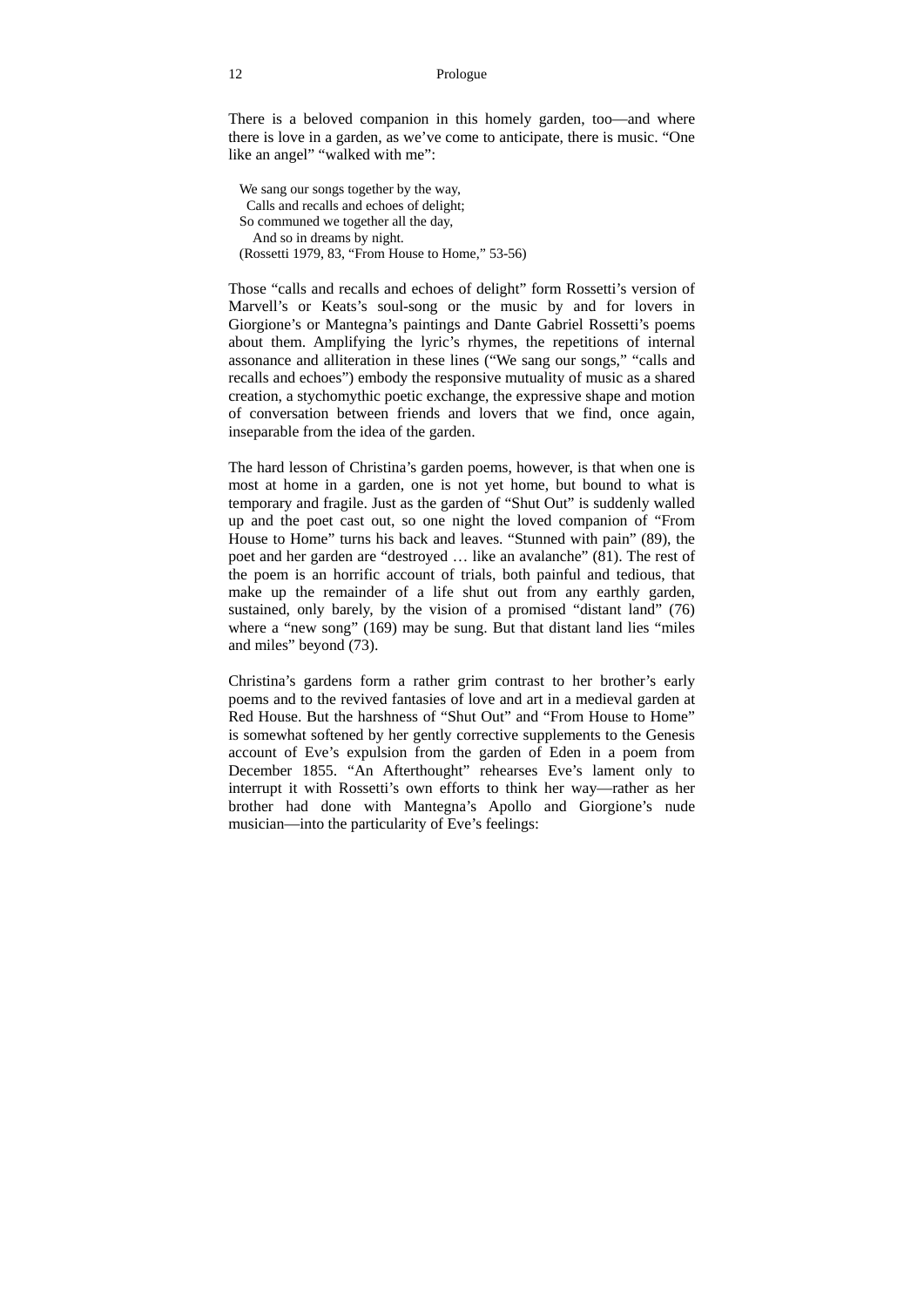Oh lost garden Paradise:— Were the roses redder there Than they blossom otherwhere? Was the night's delicious shade More intensely star inlaid? Who can tell what memories Of lost beloved Paradise Saddened Eve with sleepless eyes? (Rossetti 1990, 242, "An Afterthought," 1-8)

But, the poem continues, Eve doesn't lose Adam: "Sure she kept one part of Eden / Angels could not strip her of" (29-30). And then the poem wonders, rather unexpectedly, whether the garden missed Eve:

What became of Paradise? Did the cedars droop at all (Springtide hastening to the fall) Missing the beloved hand— (Rossetti 1990, 243, "An Afterthought," 37-40)

The dearest, most missed gardens are not, Rossetti suggests, those whose "green perfection" can "stand / Unmoved" (41-42) but those for which we have cared, in the double sense to which Harrison directs our attention (2008, 5-13). Green perfection may await us in Paradise when life and time have ended: "Eve now slumbers there forgiven," the poet assures us (45). Yet the gardens we love are those we cultivate: whether by the gardener's care or in the poet's song. Christina Rossetti's poems confirm a fundamentally humanistic view of the garden, despite or perhaps because of her Christian belief that one must leave earthly gardens to gain heavenly ones.

Swinburne's response to the dream of life in a garden was very different. "The Forsaken Garden," first published in 1876, more than a decade after the friends left Red House, most immediately recalls Swinburne's earlier happiness with his cousin in a family garden on the Isle of Wight. But Swinburne had also been a guest on Red House weekends in the early 1860s. He was particularly close to Burne-Jones then, to whom he dedicated his brilliant, scandalous *Poems and Ballads* in 1866. In London in those years, Georgiana Burne-Jones later recalled, Swinburne dropped in almost every day at their rooms on Great Russell Street, conveniently opposite the British Museum, where Burne-Jones, Morris, and Rossetti pored over a fifteenth-century illuminated manuscript of *Le Roman de la Rose,* another story of love in a rose garden (G. Burne-Jones 1904, 1.215).